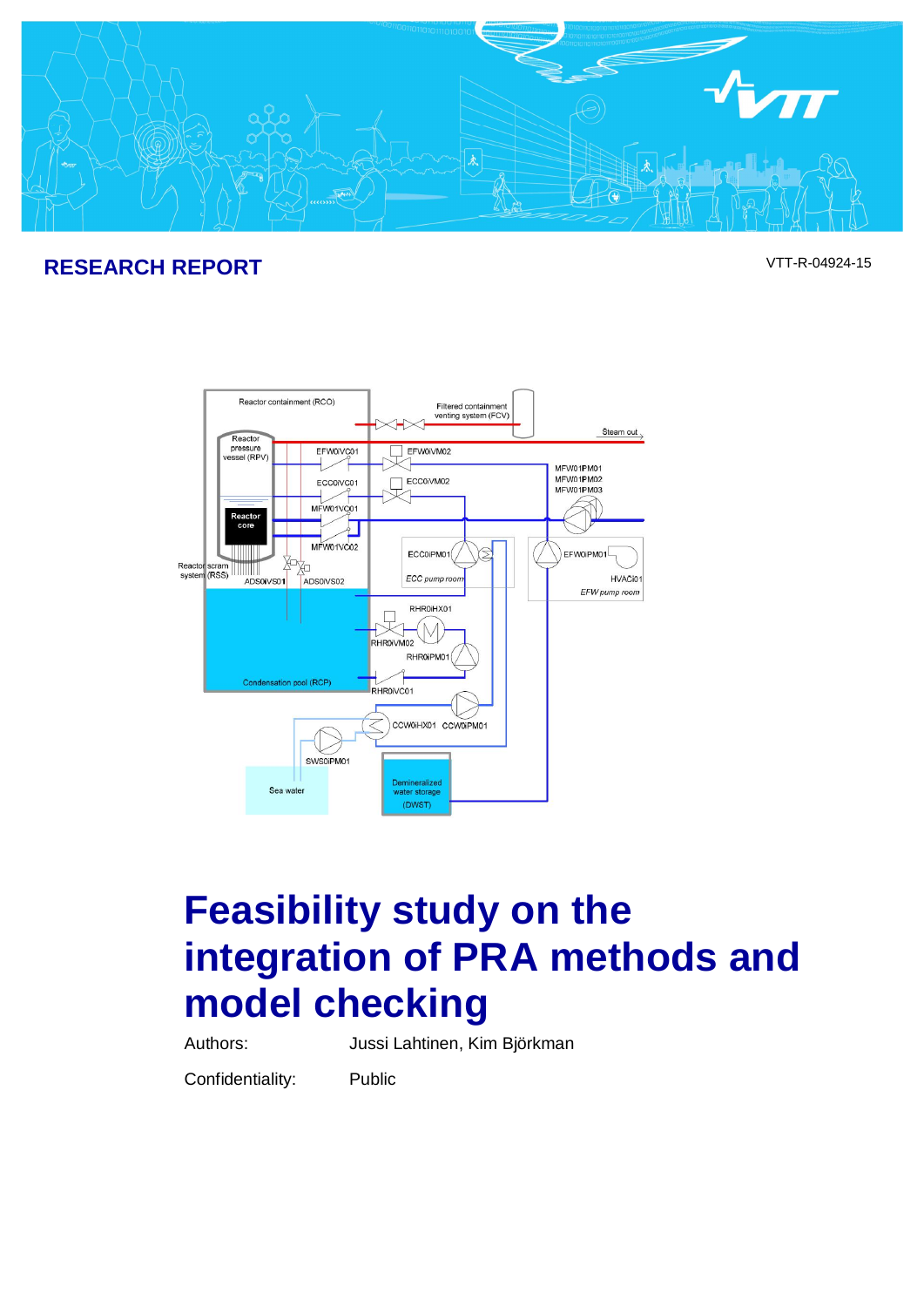

| Report's title                                                                                                              |                                                                                                                                                                                                                                                                                                                                                                                                                                                                                                                                                                                                                                                                                                                                                                                                                                                                                                                                                                                                                                                                     |                                                   |  |  |
|-----------------------------------------------------------------------------------------------------------------------------|---------------------------------------------------------------------------------------------------------------------------------------------------------------------------------------------------------------------------------------------------------------------------------------------------------------------------------------------------------------------------------------------------------------------------------------------------------------------------------------------------------------------------------------------------------------------------------------------------------------------------------------------------------------------------------------------------------------------------------------------------------------------------------------------------------------------------------------------------------------------------------------------------------------------------------------------------------------------------------------------------------------------------------------------------------------------|---------------------------------------------------|--|--|
|                                                                                                                             | Feasibility study on the integration of PRA methods and model checking                                                                                                                                                                                                                                                                                                                                                                                                                                                                                                                                                                                                                                                                                                                                                                                                                                                                                                                                                                                              |                                                   |  |  |
| Customer, contact person, address                                                                                           |                                                                                                                                                                                                                                                                                                                                                                                                                                                                                                                                                                                                                                                                                                                                                                                                                                                                                                                                                                                                                                                                     | Order reference                                   |  |  |
|                                                                                                                             |                                                                                                                                                                                                                                                                                                                                                                                                                                                                                                                                                                                                                                                                                                                                                                                                                                                                                                                                                                                                                                                                     |                                                   |  |  |
|                                                                                                                             |                                                                                                                                                                                                                                                                                                                                                                                                                                                                                                                                                                                                                                                                                                                                                                                                                                                                                                                                                                                                                                                                     | <b>SAFIR 5/2015</b>                               |  |  |
| Valtion ydinjätehuoltorahasto VYR                                                                                           |                                                                                                                                                                                                                                                                                                                                                                                                                                                                                                                                                                                                                                                                                                                                                                                                                                                                                                                                                                                                                                                                     |                                                   |  |  |
| <b>Project name</b>                                                                                                         |                                                                                                                                                                                                                                                                                                                                                                                                                                                                                                                                                                                                                                                                                                                                                                                                                                                                                                                                                                                                                                                                     | Project number/Short name                         |  |  |
|                                                                                                                             | Integrated safety assessment and justification of nuclear                                                                                                                                                                                                                                                                                                                                                                                                                                                                                                                                                                                                                                                                                                                                                                                                                                                                                                                                                                                                           | 102392/SAUNA                                      |  |  |
| power plant automation                                                                                                      |                                                                                                                                                                                                                                                                                                                                                                                                                                                                                                                                                                                                                                                                                                                                                                                                                                                                                                                                                                                                                                                                     |                                                   |  |  |
| Author(s)                                                                                                                   |                                                                                                                                                                                                                                                                                                                                                                                                                                                                                                                                                                                                                                                                                                                                                                                                                                                                                                                                                                                                                                                                     | Pages                                             |  |  |
| Jussi Lahtinen, Kim Björkman                                                                                                |                                                                                                                                                                                                                                                                                                                                                                                                                                                                                                                                                                                                                                                                                                                                                                                                                                                                                                                                                                                                                                                                     | 26/                                               |  |  |
| <b>Keywords</b>                                                                                                             |                                                                                                                                                                                                                                                                                                                                                                                                                                                                                                                                                                                                                                                                                                                                                                                                                                                                                                                                                                                                                                                                     | <b>Report identification code</b>                 |  |  |
|                                                                                                                             | Probabilistic risk assessment, model checking, integration,                                                                                                                                                                                                                                                                                                                                                                                                                                                                                                                                                                                                                                                                                                                                                                                                                                                                                                                                                                                                         | VTT-R-04924-15                                    |  |  |
| nuclear, automation                                                                                                         |                                                                                                                                                                                                                                                                                                                                                                                                                                                                                                                                                                                                                                                                                                                                                                                                                                                                                                                                                                                                                                                                     |                                                   |  |  |
| <b>Summary</b>                                                                                                              |                                                                                                                                                                                                                                                                                                                                                                                                                                                                                                                                                                                                                                                                                                                                                                                                                                                                                                                                                                                                                                                                     |                                                   |  |  |
| it in practice using a small example model.                                                                                 | Digital instrumentation and control (I&C) systems play an important role in the operation of<br>nuclear power plants (NPP). The safety and reliability analysis of such systems is<br>challenging. We have focused on the use of two methods: model checking for verifying the<br>correctness of I&C systems, and fault tree analysis (FTA) in the context of probabilistic risk<br>assessment (PRA). Model checking is a formal method capable of exhaustively analysing<br>system behaviour. Fault tree analysis is a top down approach used for failure analysis.<br>Neither approach can sufficiently analyse situations involving both software design errors and<br>hardware failures. In this paper, we look for different ways to solve this issue and to integrate<br>and couple these two methods to enable more extensive or practical safety analysis of digital<br>I&C systems. We identify several potential integration approaches and analyse their<br>feasibility. We also propose a concrete concept-level coupling approach, and experiment with |                                                   |  |  |
| <b>Confidentiality</b>                                                                                                      |                                                                                                                                                                                                                                                                                                                                                                                                                                                                                                                                                                                                                                                                                                                                                                                                                                                                                                                                                                                                                                                                     |                                                   |  |  |
|                                                                                                                             | Public                                                                                                                                                                                                                                                                                                                                                                                                                                                                                                                                                                                                                                                                                                                                                                                                                                                                                                                                                                                                                                                              |                                                   |  |  |
| Espoo 7.1.2016                                                                                                              |                                                                                                                                                                                                                                                                                                                                                                                                                                                                                                                                                                                                                                                                                                                                                                                                                                                                                                                                                                                                                                                                     |                                                   |  |  |
| <b>Written by</b>                                                                                                           | <b>Reviewed by</b>                                                                                                                                                                                                                                                                                                                                                                                                                                                                                                                                                                                                                                                                                                                                                                                                                                                                                                                                                                                                                                                  | <b>Accepted by</b>                                |  |  |
|                                                                                                                             |                                                                                                                                                                                                                                                                                                                                                                                                                                                                                                                                                                                                                                                                                                                                                                                                                                                                                                                                                                                                                                                                     |                                                   |  |  |
|                                                                                                                             |                                                                                                                                                                                                                                                                                                                                                                                                                                                                                                                                                                                                                                                                                                                                                                                                                                                                                                                                                                                                                                                                     |                                                   |  |  |
| Jussi Lahtinen,                                                                                                             | Tero Tyrväinen,                                                                                                                                                                                                                                                                                                                                                                                                                                                                                                                                                                                                                                                                                                                                                                                                                                                                                                                                                                                                                                                     | Riikka Virkkunen,<br><b>Head of Research Area</b> |  |  |
| <b>Research Scientist</b>                                                                                                   | <b>Research Scientist</b>                                                                                                                                                                                                                                                                                                                                                                                                                                                                                                                                                                                                                                                                                                                                                                                                                                                                                                                                                                                                                                           |                                                   |  |  |
| VTT's contact address                                                                                                       |                                                                                                                                                                                                                                                                                                                                                                                                                                                                                                                                                                                                                                                                                                                                                                                                                                                                                                                                                                                                                                                                     |                                                   |  |  |
| VTT Technical Research Centre of Finland Ltd., P.O. Box 1000, FI-02044 VTT, FINLAND                                         |                                                                                                                                                                                                                                                                                                                                                                                                                                                                                                                                                                                                                                                                                                                                                                                                                                                                                                                                                                                                                                                                     |                                                   |  |  |
| <b>Distribution (customer and VTT)</b>                                                                                      |                                                                                                                                                                                                                                                                                                                                                                                                                                                                                                                                                                                                                                                                                                                                                                                                                                                                                                                                                                                                                                                                     |                                                   |  |  |
| SAFIR2018 RG1 members, electronic copy<br>VTT archive, 1 copy                                                               |                                                                                                                                                                                                                                                                                                                                                                                                                                                                                                                                                                                                                                                                                                                                                                                                                                                                                                                                                                                                                                                                     |                                                   |  |  |
| The use of the name of $\sqrt{TT}$ Technical Persecrat Cantro of Einland Ltd in advartising at publiching of a part of this |                                                                                                                                                                                                                                                                                                                                                                                                                                                                                                                                                                                                                                                                                                                                                                                                                                                                                                                                                                                                                                                                     |                                                   |  |  |

*The use of the name of VTT Technical Research Centre of Finland Ltd in advertising or publishing of a part of this report is only permissible with written authorisation from VTT Technical Research Centre of Finland Ltd.*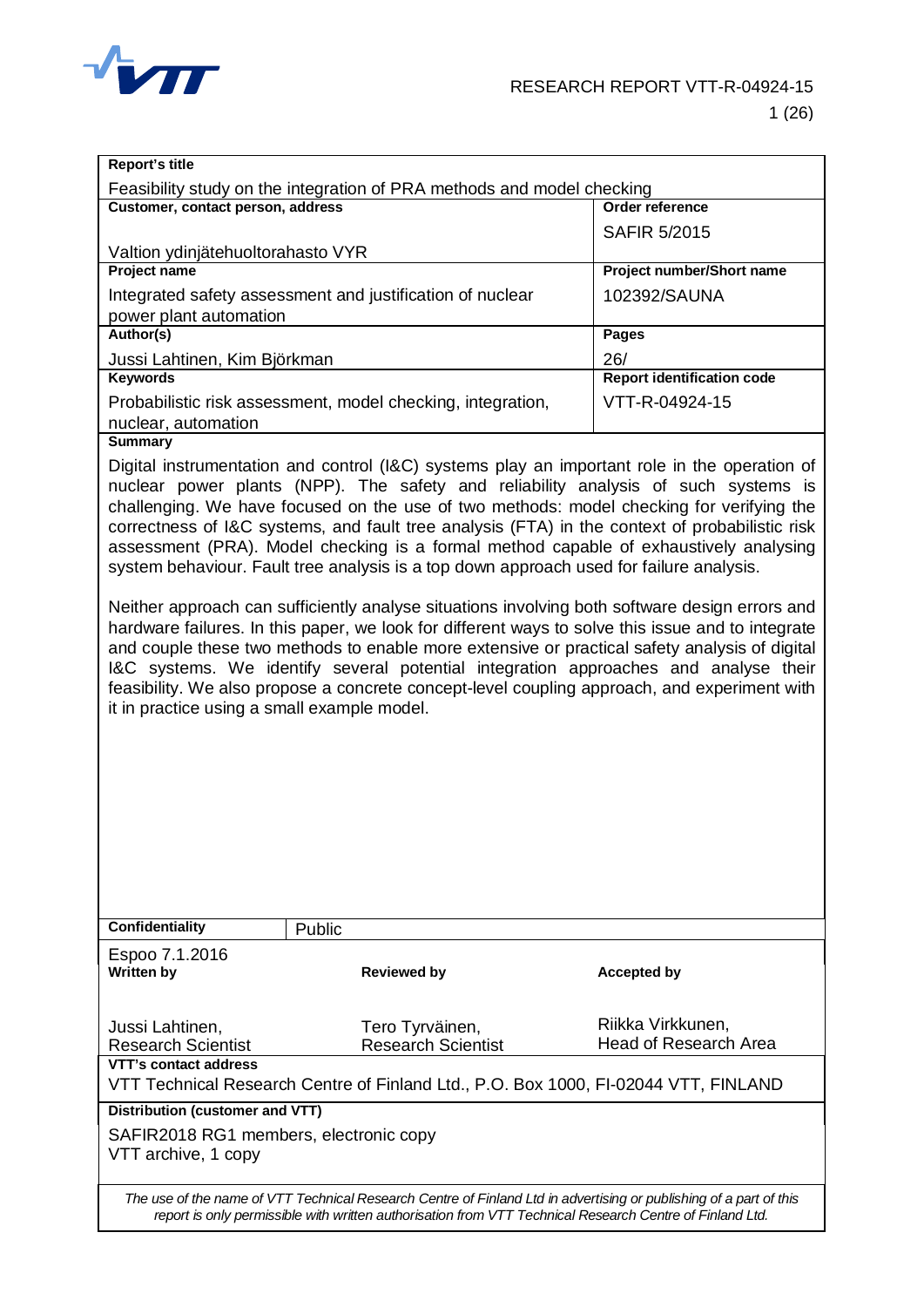

## <span id="page-2-0"></span>**Preface**

This report has been prepared as part of the research project Integrated safety assessment and justification of nuclear power plant automation (SAUNA), which is part of the Finnish Research Programme on Nuclear Power Plant Safety 2015–2018 (SAFIR2018). This feasibility study examines potential approaches for integrating probabilistic risk assessment methods with a formal method called model checking. Some of the integration approaches are also tried out in practice using a small example model.

We wish to express our gratitude to the organizations involved in the research programme and all those who have given their valuable input in the meetings and discussions during the project.

Espoo, January 2016

Authors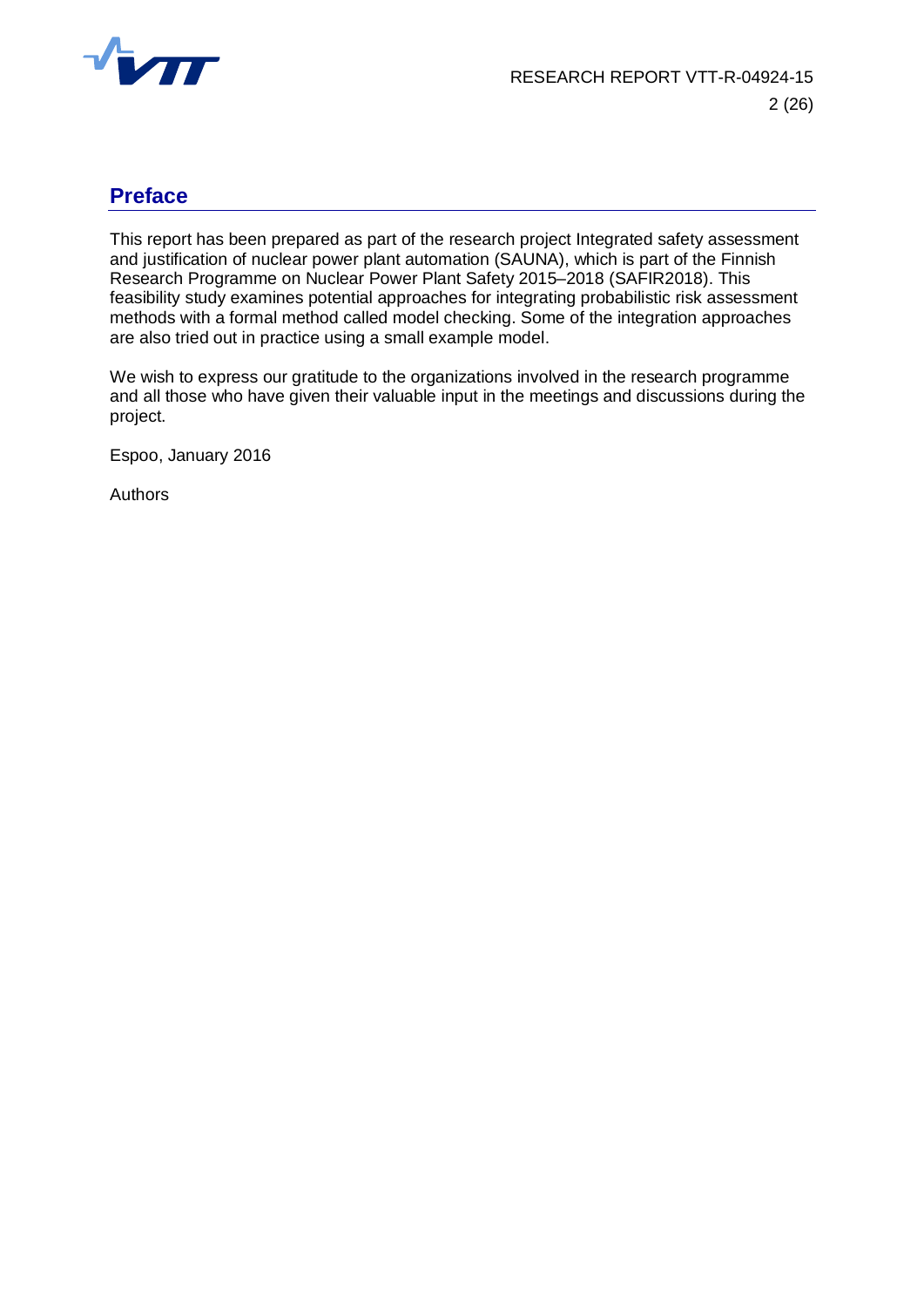

# <span id="page-3-0"></span>**Contents**

| 2. |                                                                                           |  |  |  |  |  |  |
|----|-------------------------------------------------------------------------------------------|--|--|--|--|--|--|
|    | 2.1<br>2.2                                                                                |  |  |  |  |  |  |
|    |                                                                                           |  |  |  |  |  |  |
|    |                                                                                           |  |  |  |  |  |  |
|    | 4.1                                                                                       |  |  |  |  |  |  |
| 5. |                                                                                           |  |  |  |  |  |  |
|    | 5.1<br>5.2<br>5.3<br>5.4<br>5.5<br>5.6<br>5.7<br>5.8<br>5.9                               |  |  |  |  |  |  |
| 6. |                                                                                           |  |  |  |  |  |  |
|    |                                                                                           |  |  |  |  |  |  |
|    | Coupled use for detecting combinations of software and hardware failures 17<br>7.1<br>7.2 |  |  |  |  |  |  |
|    |                                                                                           |  |  |  |  |  |  |
|    |                                                                                           |  |  |  |  |  |  |
|    |                                                                                           |  |  |  |  |  |  |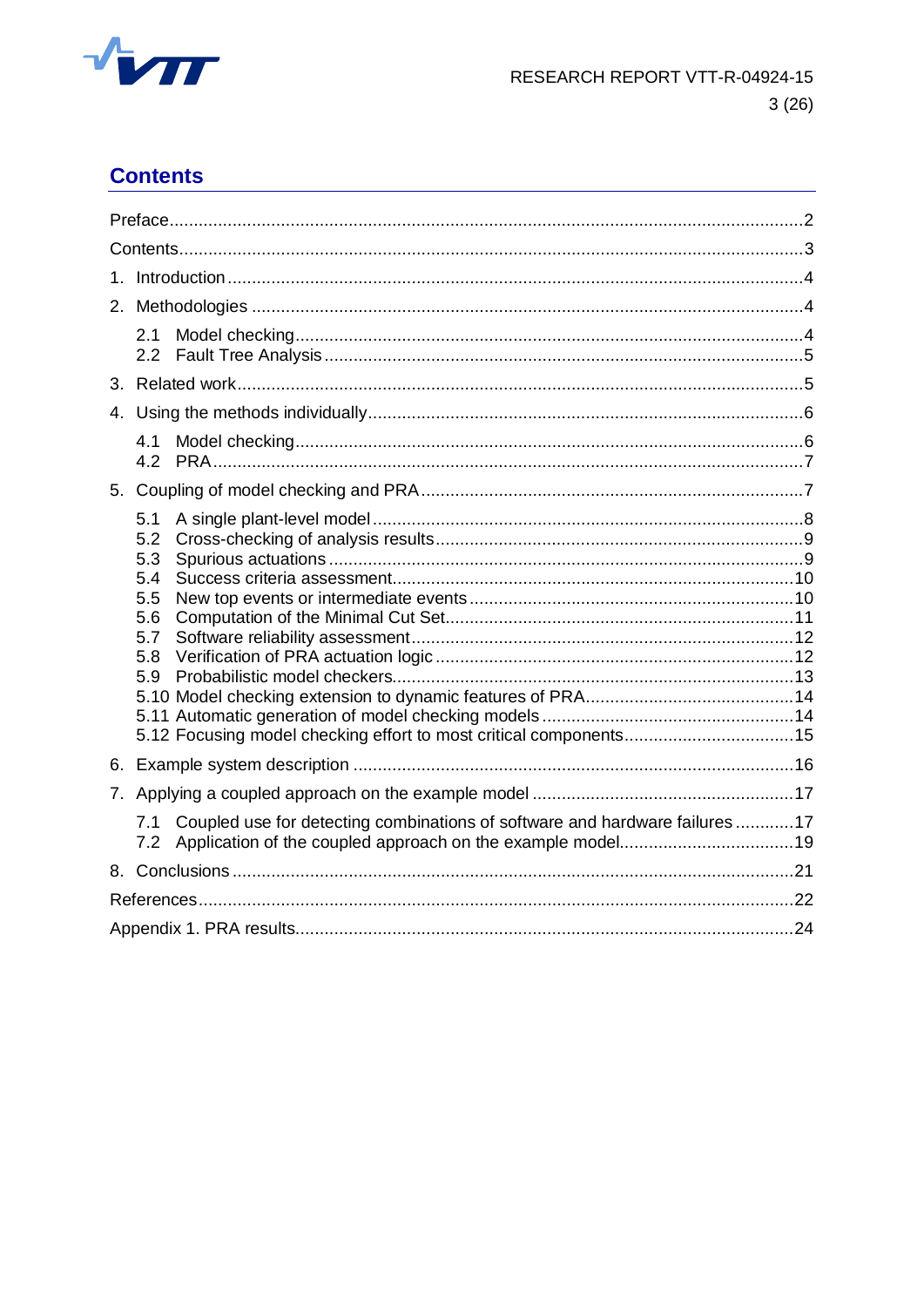

# <span id="page-4-0"></span>**1. Introduction**

Instrumentation and control (I&C) systems play an important role in the operation of nuclear power plants (NPP). The nuclear industry is undergoing changes as the old analogue I&C systems are being replaced with new digitalized ones. Due to many unique features of digital systems the safety and reliability analysis of such systems can be challenging.

There are several methods used for analysing the safety and reliability of digital systems in nuclear power plants. In this paper, we focus primarily on two methods: model checking [14] and fault tree analysis (FTA) [29] in the context of probabilistic risk assessment (PRA).

The disadvantage of PRA is that it does not have a mature methodology for handling software failures (spurious failures of automation software in particular), even though research in this area is on-going, see e.g. [2, 9]. On the other hand, PRA is an efficient method for analysing hardware failures.

Model checking is a computer-aided verification method that is used to formally verify the correct functioning of a system model by examining all of its possible behaviours. In our previous work, we have created model checking methodology for modelling hardware failures that is based on the notations and conventions used in PRA models, see [20, 21]. In this model checking approach the situation is opposite to PRA: software errors, especially errors in the logic design, can be analysed in fairly large models, but the method does not scale well to large systems when hardware failures are assumed as well.

Currently, neither approach can sufficiently analyse situations in the middle ground: scenarios involving both software design errors and hardware failures. In this paper, we look for different ways to handle this middle ground, and to integrate PRA and model checking to enable more extensive or practical safety analysis of digital systems.

An ultimate goal of this work is to develop an integration approach that utilizes both of the methods and provides results that cannot be computed with either of the methods alone. In this paper, we propose one concrete concept-level coupling approach, and experiment with it in practice using a small example model.

The rest of this study is structured as follows. Model checking and fault tree analysis are introduced in section 2. Related work is presented in section 3. Section 4 discusses the use of the methods individually. Potential integration approaches of model checking and PRA are identified and discussed in section 5. A small example system is presented in section 6. In section 7, a concrete concept-level coupling approach is proposed, and the proposed technique is used for verification of the example model. Finally, section 8 concludes this study.

# <span id="page-4-1"></span>**2. Methodologies**

## <span id="page-4-2"></span>2.1 Model checking

Model checking [14] is a computer-aided formal verification method traditionally used for the verification of safety critical systems. In model checking, the analysed system is first modelled, and the system requirements are formalised using e.g. temporal logics such as Linear Temporal Logic (LTL) or Computation Tree Logic (CTL), see [14] and [3]. Given the model and the formalised requirements as input, a model checking algorithm automatically determines whether the system has violated its requirements. If a violating behaviour is found the model checker will give a concrete counter-example execution of the system demonstrating how a system requirement can be violated. The main benefit of model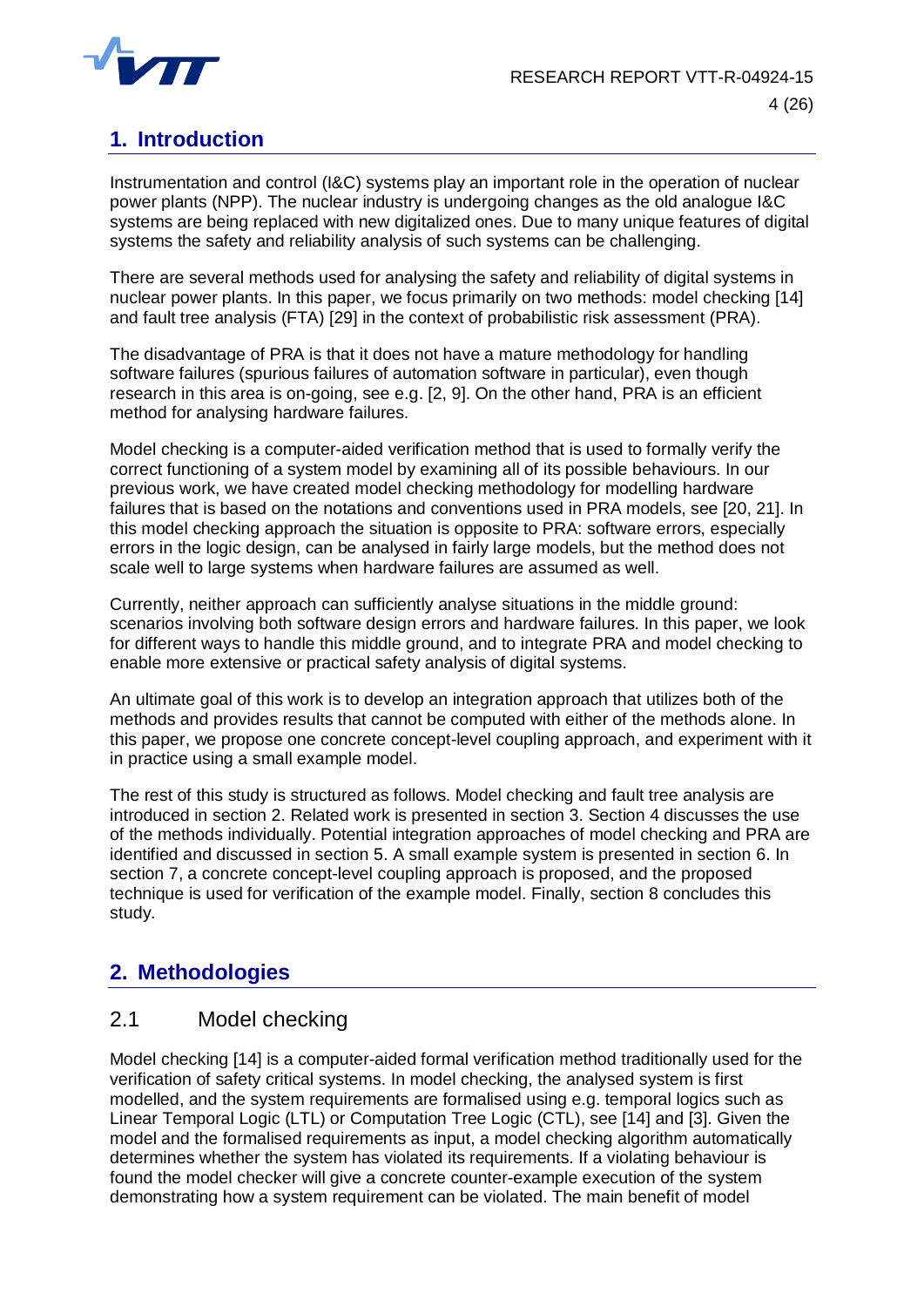

checking is that, unlike simulation or testing, model checking tools are able to perform an exhaustive verification with respect to the formalised requirements.

In this work, we have used the model checking tool NuSMV [13], which was originally designed for synchronous digital hardware model checking. The NuSMV model checker does not have a notion of continuous time. Instead, timers and other delays have to be modelled using discrete counter variables. NuSMV employs both symbolic Binary Decision Diagram (BDD) -based [14] and propositional satisfiability solving (SAT) -based model checking algorithms.

## <span id="page-5-0"></span>2.2 Fault Tree Analysis

Fault tree analysis (FTA) [29] is a top down approach used for failure analysis. A fault tree is a graphical representation of undesired events that can lead to an undesired state of a system represented by a top event. In the analysis, the individual or combined lower level failures that can cause the top event are determined. The lower level events are further traversed until the basic events are reached. Generally, basic events represent some sort of component failures, for example a pump failure. The fault tree approach has been found to be particularly efficient together with event tree (ET) analysis as part of probabilistic risk assessment (PRA).

PRA is a systematic and comprehensive methodology to assess the risks of complex systems. For example, in the nuclear domain, PRA is used to continuously find ways to improve safety, justify plant modifications, optimise annual maintenance revisions and fulfil regulations. PRA integrates information from various sources such as plant design, component reliability, accidents, operating practices and human behaviour, historical operational data, and thermal hydraulic plant response.

Generally, FTA methods are based on the minimal cut set (MCS) approach. A cut set is a set of basic events that can cause the top event. An MCS is a cut set that is not a cut set anymore if one of the basic events is removed. Minimal cut sets are computed for a fault tree or accident sequences of an event tree. Numerical risk estimates are calculated based on the minimal cut sets and the probabilities of basic events.

The fault tree/event tree methodology is the most commonly used approach for PRA. However, it is recognized that other, more advanced, approaches can in certain situations be better suited for the reliability analysis of dynamic systems, such as digital I&C systems, than traditional fault tree/event tree analysis [11]. In these cases, the static fault tree approach might not be accurate enough or the results it provides are too conservative.

# <span id="page-5-1"></span>**3. Related work**

Several previous approaches where FTA is used together with model checking exist. For example, a safety assessment that combines formal verification and fault tree analysis is presented in [23]. In this work, model checking was used to prove functional correctness with respect to a formal model, whereas FTA was used to validate the model and to consider technical defects. The combined approach uncovered a safety flaw, led to a precise requirement specification for the software, and showed various ways to improve system safety.

In another paper, the model checker UPPAAL was used to validate the correctness of FTA [10]. In this study, it was possible to examine exhaustively all possible states of the system and to determine if the assumed failure modes of components were indeed correct. Model checking was able to identify a subtle and previously omitted failure mode.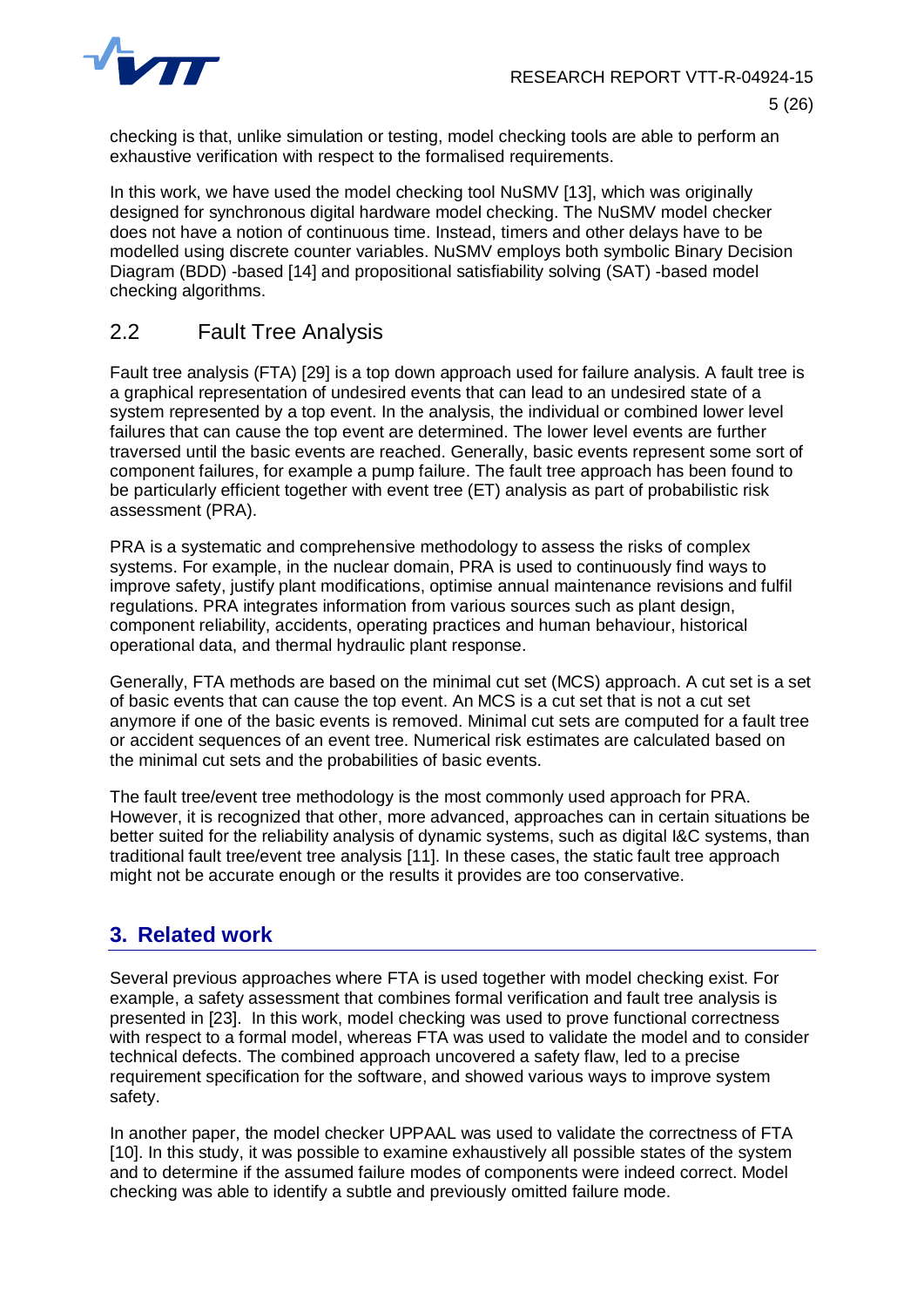

Koh and Seong [17] developed an approach in which fault trees are generated from symbolic model verifier (SMV) models. The goal was to overcome problems (e.g. errors) originating from when fault trees are generated from natural language specifications and reduce the work load of safety verification. Model checking was used to verify the safety properties of the SMV model.

There is also previous work describing the utilization of model checking to analyze system faults and fault-tolerance. One example of this is the FSAP/NuSMV-SA safety assessment platform [6] that can be used for injecting faults into a system model and verifying the system fault-tolerance using model checking.

Formal verification and analysis of failures are also combined in the Altarica language. Altarica [1] was designed for formally specifying the behavior of failing systems. The language has been used e.g. in combination with model checking to assess safety requirements of the AIRBUS A320 hydraulic system [5].

Model checking has also been used to analyse the fault tolerance of a spacecraft controller, see [28]. Process algebra based modelling approaches for formalizing fault-tolerant systems have also been developed [4, 8].

Both in FTA and model checking, the approaches used to solve the respective models are quite similar. BDD-based approaches have been utilized in FTA [24, 25] and model checking [14] for quite a while. SAT-based approaches have been used in model checking but their use in FTA has been more limited. An FTA computation engine based on the 'branch and deduce' algorithm is presented in [26]. Branch and deduce algorithms are the core of modern SAT-solvers. The advantages of the approach are that it seems to be efficient on large PRA models, it works both on coherent and non-coherent models, and it can be parallelized to take advantage of multi-core architectures.

# <span id="page-6-0"></span>**4. Using the methods individually**

## <span id="page-6-1"></span>4.1 Model checking

Model checking has proven to be a useful tool for design verification in several application areas. We have previously used model checking to verifying the correctness of digital I&C system designs. In this work, we have found errors using model checking that were previously undetected by traditional testing and verification methods, see e.g. [19]. The errors typically discovered by model checking are caused by the designer of the system not taking into account (1) mistimed manual actions, (2) events outside the actual logic, such as sensor, communication or hardware failures, (3) physical events occurring in an unexpected order or (4) simultaneity of several signals.

Recently we have developed more systematic methodology for modelling hardware failures, see [20, 21]. The intention of this methodology is to provide means to perform exhaustive analyses in which both the hardware failures and the detailed functionality of the digital I&C systems are taken into account. This kind of analysis can enable e.g. a more comprehensive fault-tolerance analysis of the plant. The developed methodology is also strongly linked to PRA. A PRA model (see [2]) was used a case study, and the PRA conventions related to handling failures were closely followed when the corresponding model checking methodology was developed. The conclusion of this case study is that the approach as such does not scale to large models consisting of several many-redundant safety systems. Verification of such a plant-level model was only possible when heavy simplifications and abstractions were used. Exhaustive fault-tolerance analysis in which such simplifications are not used is limited to individual safety systems or to a single redundancy of a safety system.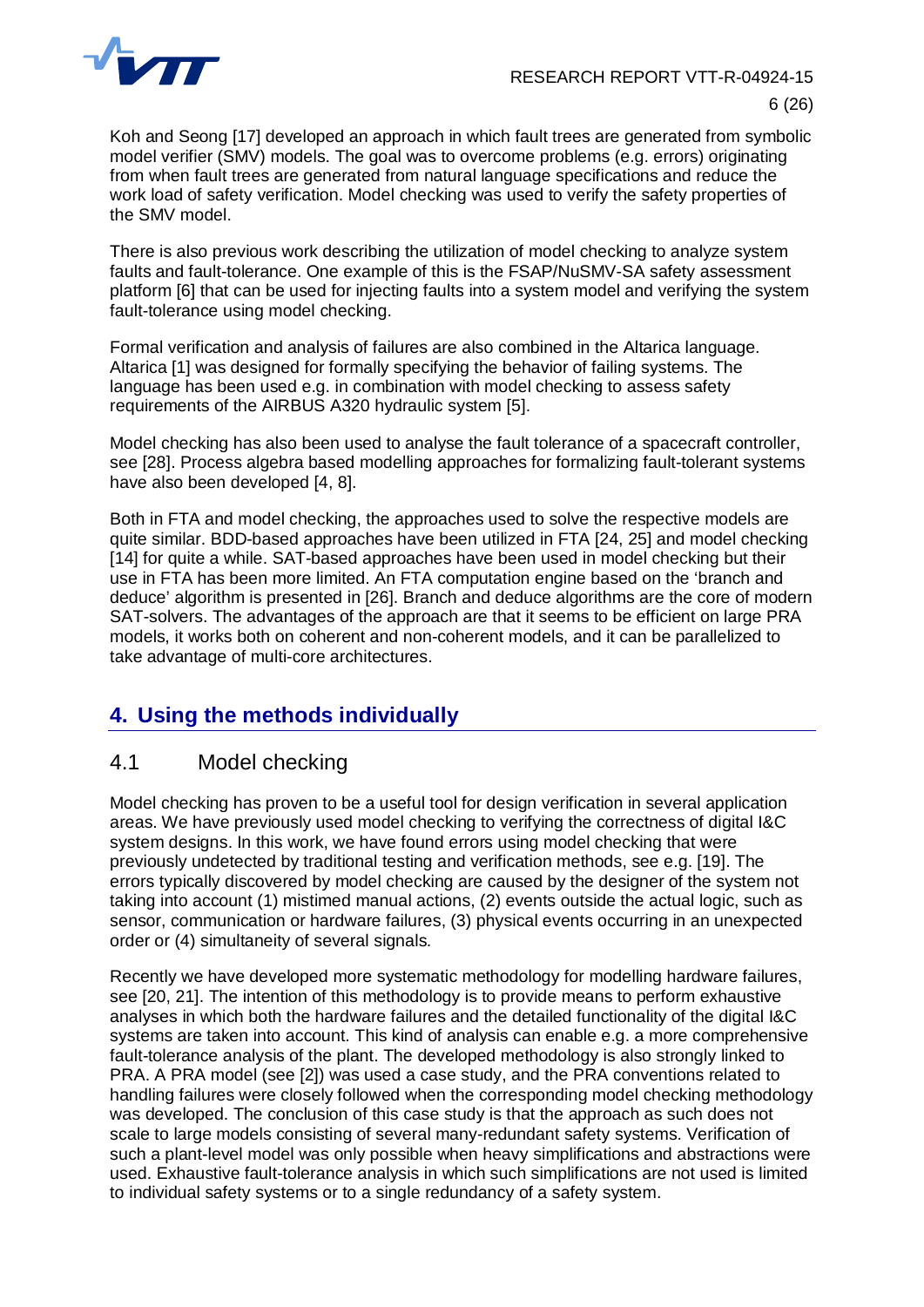

The benefit of model checking when compared to FTA is that it focuses on the detailed functionality of the automation systems and can point out problematic sequences even on the level of the I&C system clock cycle. Analysis of the plant level model can also be used to find design errors in the automation logics that only manifest themselves when a certain single failure is simultaneously present.

## <span id="page-7-0"></span>4.2 PRA

An example nuclear power plant with reactor protection system was developed to demonstrate PRA modelling of digital I&C, see [2]. Both detected and undetected failures of hardware and software components of the I&C system were considered in the model. The hardware component failure modes included loss of function, latent loss of function and spurious function. Software failures examined in the model included: failure of all subsystems of the reactor protection system, failure of one subsystem, failure of a redundant set of I&C units, and failure of one or more application software functions.

Different fail safe principles and intelligent voting logics were incorporated in the model. Along with undetected failures, detected failures contributed significantly to the core damage frequency in all cases. Especially, spurious signals caused by detected failures had a large impact.

Common cause failures between I&C components were also studied in the model. In most cases, common cause failures of I&C components were dominant over single failures. Thus, the estimation of CCF parameters for I&C components has to be studied carefully.

The example PRA model provided considerable information on the relative importance of different I&C failure types and the quality of different safety designs and modelling options. Even if the example was rather simple, the model for digital I&C became rather complex and can be hard to review. This is not a feature of the PRA technique but it reflects the nature of I&C. One possibility could be to simplify the model by including only those failure modes which have significant contribution to the core damage frequency, e.g., common cause failures. It is however difficult judge beforehand what can be excluded from the model.

# <span id="page-7-1"></span>**5. Coupling of model checking and PRA**

Section 4 presented what the different methods by themselves have established. A more extensive or practical analysis of digital systems could be achieved by coupling these methods. In the following subsections, we identify 12 different approaches to couple model checking and PRA, and discuss their feasibility.

Many of the coupling approaches relate somehow to fault tolerance analysis. In fault tolerance analysis, a collection of analyses is performed to demonstrate that an NPP design and construction fulfils fault tolerance requirements specified in e.g. YVL guides [16]. Both model checking and PRA can be used as a part of this framework. Generally, FTA and PRA are already used in fault tolerance analysis. A more extensive utilization of model checking could also be considered.

When the methods are coupled, they support each other and, thus, improve the results of fault tolerance analysis as well. As an example, a coupled method for assessing spurious actuations is discussed in section [5.3](#page-9-1). The methods can also provide valuable information to each other. Model checking can produce new failure modes or scenarios for PRA (section [5.5](#page-10-1)), whereas PRA can help focusing model checking to the most important components or functions (section [5.12](#page-15-0)). A coupled approach can also be used in success criteria assessment (section [5.4](#page-10-0)). A concrete practical approach for coupling PRA and model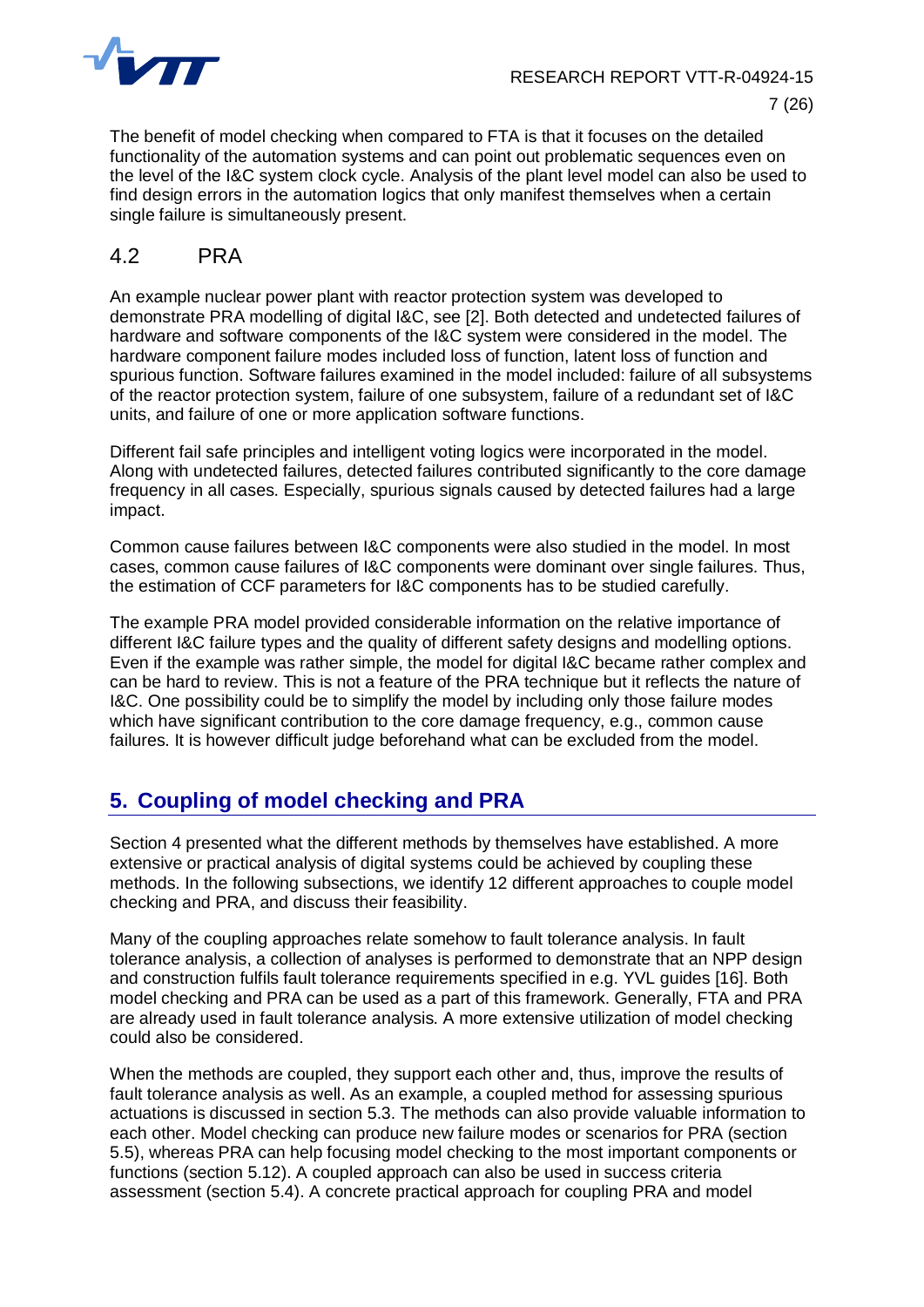

checking is presented in section [7.1](#page-17-1). The practical approach incorporates basically all the discussed coupling approaches related to fault tolerance analysis.

#### <span id="page-8-0"></span>5.1 A single plant-level model

As the same data can be used as input for both approaches, it could be beneficial to only have a single plant-model that is used for both analysis methods. The plant model would contain all the information needed for building both models. The plant-level model could also be accompanied with software tools capable of generating the PRA model and the model used for model checking. The idea is illustrated in [Figure 1](#page-8-1).



<span id="page-8-1"></span>*Figure 1. A single plant-model*

The plant-level model could be based on a Domain Specific Modelling Language (DSML). Domain Specific Modelling Languages are languages that are specifically created for the purpose of modelling in some problem domain. In a DSML the concepts of the problem domain can be directly used. Typically the purpose of using a DSML is to allow the automatic generation of implementations based on the model. In our case we would use the plant-level model to generate other models. A DSML can be either a textual or a visual language, or a combination of both aspects.

Optimally, this approach could be implemented on top of any existing system design tool. Another more light-weight approach could be to use a e.g. an Excel file for storing all the data related to failure modes, probabilities, the system architecture, physical placement of equipment, and the allocation of I&C functions to the computers that perform the calculations. In addition to this, simple skeletons of the PRA model and the model checking model would be created. Actual models would then be generated by completing the skeleton models with the data in the Excel sheets.

The main benefit of the single plant-level model is that both analyses always use the same data, making e.g. version control problems non-existent. The approach could also decrease the amount of modelling effort needed; especially if tools are created that can automatically generate specific models from the plant-model. In the optimal case both analysis tools are immediately available once the plant model has been created.

This integration approach requires quite a lot of effort including work such as: properly defining the used DSML, implementing a modelling environment, and developing the software tools needed for automatic generation of PRA models and model checking models.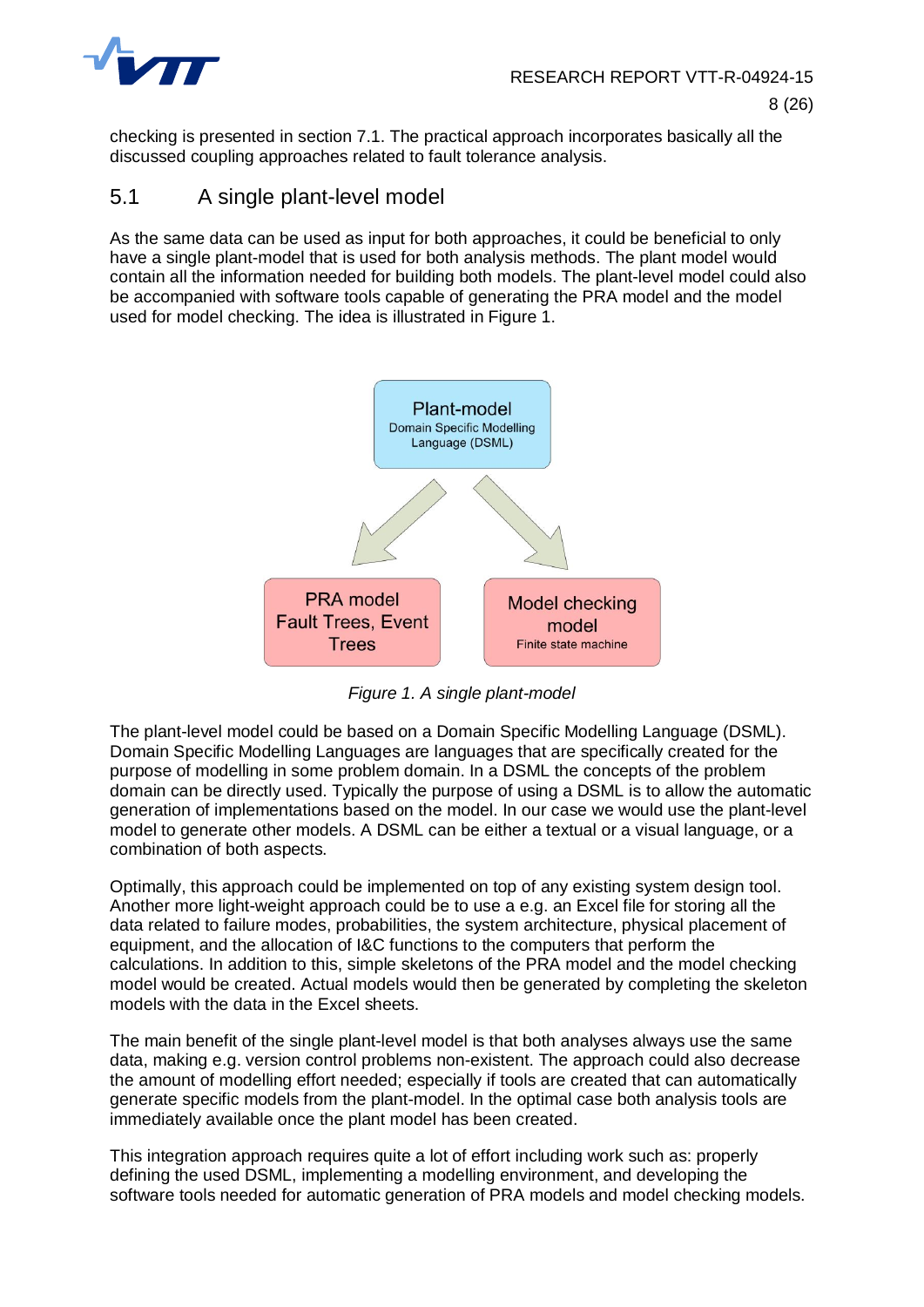

Using a single plant-model is a very valuable approach, but it could be more worthwhile to first identify practical coupling methods between PRA and model checking before it is used.

## <span id="page-9-0"></span>5.2 Cross-checking of analysis results

After the minimal cut sets have been calculated in PRA, this result could be verified using model checking. Two versions of this approach are possible:

- 1) **Verifying that the minimal cut sets have been calculated correctly by the PRA tool.** A model checking model can be built that corresponds to the fault tree. Using the model checking tool, it is possible to verify that the top event occurs when the components in the minimal cut set fail, and that the minimal cut set is such that if any of the components in the set is removed, the top event does not occur.
- 2) **Verifying that the fault tree is correctly built according to some higher-level description (plant-level model).** The purpose of this approach is to verify that the fault tree used for PRA has been built correctly according to a common plant model or other reference material used for building the fault tree. In this approach a model checking model of the fault tree is built according to the common plant model, and it is verified that the resulting fault tree is according to the one used for PRA.

The first approach is very feasible, but may not be worth the effort as it does not provide new results that cannot be produced by PRA alone. However, it could be used if there is doubt in the calculation method used in the PRA tool.

The second approach is only applicable if a common plant model is used. The plant-model approach would possibly be accompanied with tools used for generating the fault tree automatically, and this kind of cross-checking may not be reasonable. In this case the focus should be in testing the tool generating the fault tree instead.

The cross checking task can become computationally challenging if there are a lot of minimal cut sets (> 10000). In these cases, only the most relevant cut sets can be analysed. The presented example cross checking approaches can only be used to verify that the computed cut sets are relevant, not if there are missing cut sets.

#### <span id="page-9-1"></span>5.3 Spurious actuations

It is not completely clear how spurious actuations should be analysed in PRA. An approach to analyse systematically and comprehensively the development of spurious actuations is needed [2]. Model checking is an efficient method to check, for instance, how a faulty input signal (e.g. faulty measurement or mistimed operator action) can propagate through the software logic and if it can cause a spurious output signal (spurious actuation). If a spurious actuation signal is possible, PRA can be used to assess how it will impact the related safety systems and the overall safety. On the other hand if a spurious actuation is not possible the event can justifiably be screened out from PRA.

The benefit of the approach of utilising model checking is that it provides a systematic way to analyse possible spurious events. Utilizing model checking can also improve the quality of the respective PRA model. A challenge can be to determine what systems or functions should be model checked. Also, it can be challenging to determine if a model checking discovery should be accounted for in PRA. For the coupled method to be applicable a systematic approach to adapt model checking results for PRA use is needed.

This approach is related to "New top events or intermediate events" approach discussed in section [5.5](#page-10-1). The analysis of spurious events can find new scenarios that have not been accounted for in the PRA.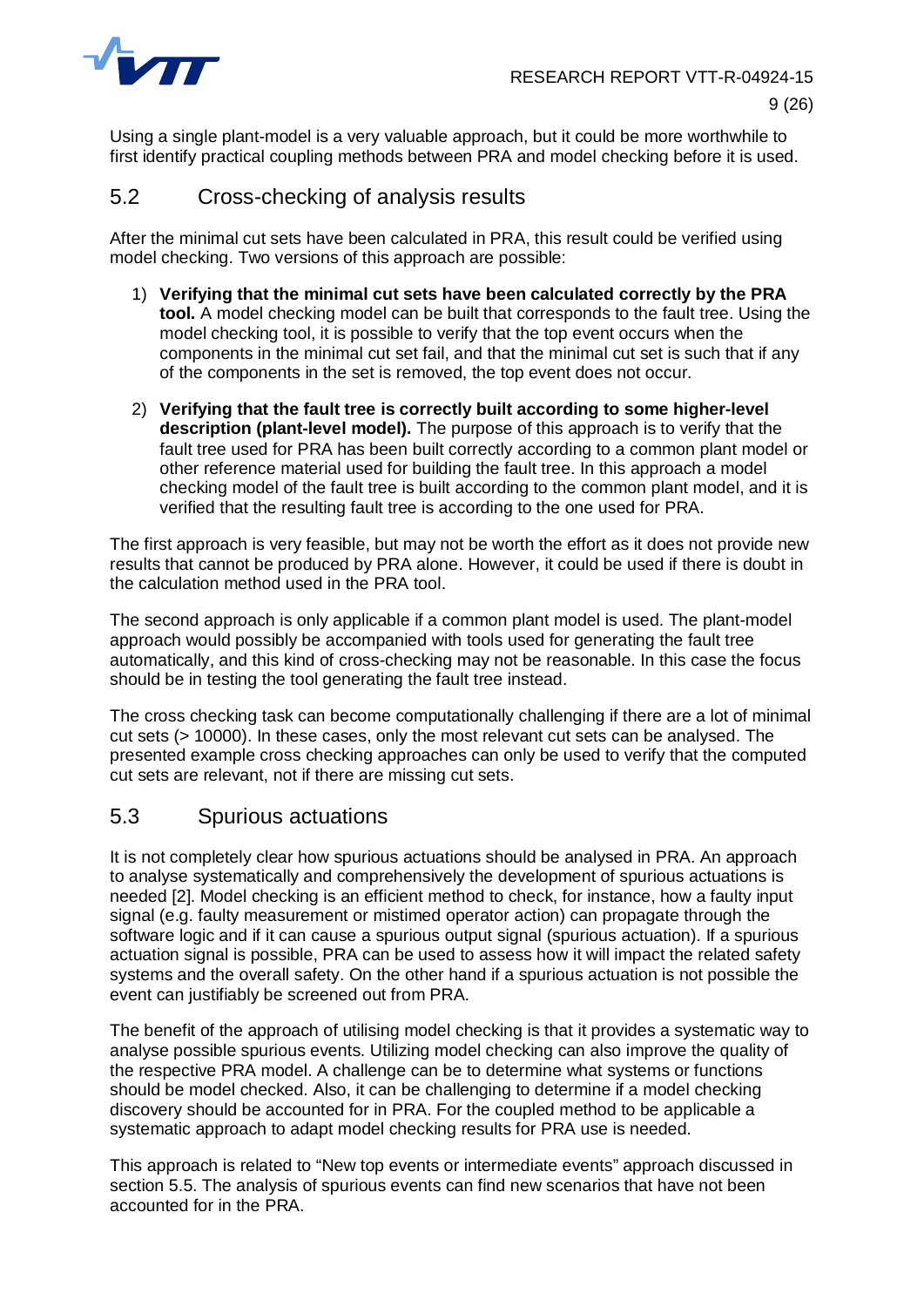

## <span id="page-10-0"></span>5.4 Success criteria assessment

In model checking, the verification of the fault-tolerance of the plant can be verified by taking into account the failure modes of the hardware components. In this kind of analysis a success criterion is defined for each postulated initiating event. These criteria are deterministic conditions under which the plant is expected to sustain the initiating event. An example of such a criterion could be that "one out of four emergency feed water pumps are started".

Model checking could be used to analyse if an I&C system contains a design error that together with a combination of hardware failures will prevent the fulfilment of a success criterion. For assessing a success criterion the combination of hardware failures should not by themselves prevent the fulfilment of a success criterion. For example, if the success criterion is "one out of four emergency feed water pumps are started", model checking could be used to verify that the system doesn't contain a design error that together with failure of three pumps would prevent the fourth pump from starting. PRA could be used to compute different hardware failure combinations.

If the deterministic criteria are not fulfilled, probabilistic considerations should be used to assess the risk importance of the situation. However, more detailed and systematically defined practices for interpreting model checking results in PRA are still needed.

A benefit of the approach is that different success criteria from an I&C point of view can be assessed in a structured way. Additionally, model checking could discover errors design errors that manifest themselves when a combination of hardware failures is simultaneously present. A challenge in verifying large plant-level models using model checking is that the resulting model can become very large. The concrete practical approach for coupling PRA and model checking presented in section 7.1 is strongly linked to this coupling approach.

## <span id="page-10-1"></span>5.5 New top events or intermediate events

FTA is a technique for identifying the causes of a hazardous event. The completeness of a fault tree can be difficult to ensure, as unforeseen events might exist that also form a cause or a sub-cause of the top event.

Model checking is a method that can find new concrete scenarios that lead to a compromised state in the plant. If these scenarios are not yet part of the PRA model, we can use the scenario described by the model checking counter-example as a new top event or intermediate event, and modify the fault logic accordingly. This approach is a bit similar to the approach presented in [10], where the system is modelled using the input language of a model checking tool, and fault trees are automatically generated based on the model.

The identification of new scenarios using model checking could be useful in the analysis of dynamic systems, digital I&C systems being a prime example, where it can be difficult to identify complex failure scenarios, without exhaustive verification methods such as model checking. Basically, the new scenarios identified by model checking can be divided into the following categories:

- Scenarios due to hardware failures only.
- Scenarios due to software failures, or human interaction.
- Scenarios due to a combination of hardware failures, and software/human behavior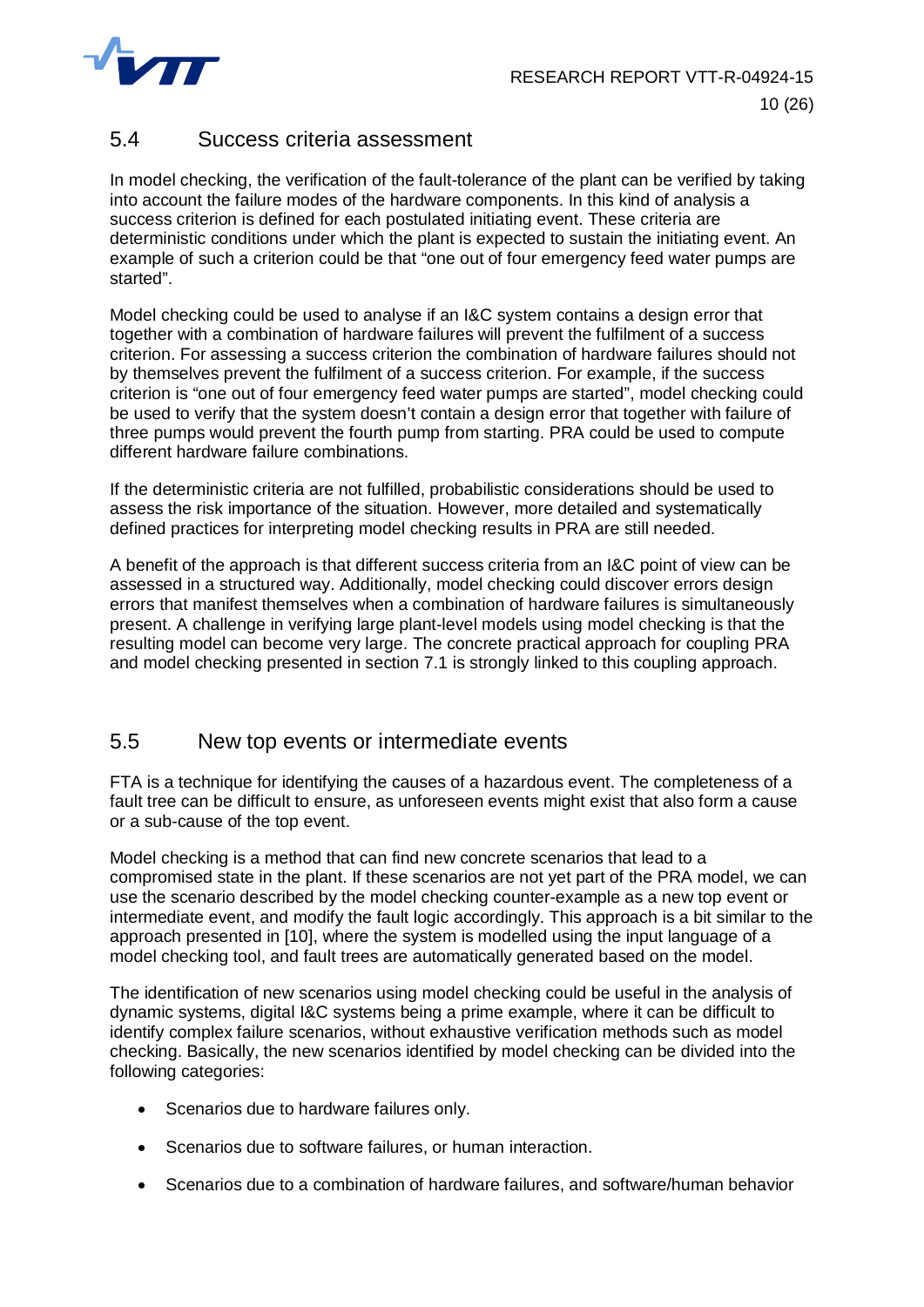

If model checking reveals a scenario that involves only hardware failures, it means that the fault tree has been incorrectly or incompletely built in the PRA model, otherwise the same scenario would have been found already in the PRA analysis.

Scenarios that are due to software failures or human interaction simply cannot be found using only fault trees, and a more detailed analysis of the system is required. Model checking can find scenarios caused by e.g. mistimed operator actions or software anomalies. If an operator action can cause a critical failure it should be also accounted for in the PRA model.

The main advantage of this approach is that the fault trees become more accurate, leading to better PRA results. The biggest challenges are that the PRA model's description of the digital I&C system can become increasingly complex, and that model checking may scale poorly to analysing large systems with dynamic features and a wide range of hardware failures. One solution is to focus the model checking analysis to a smaller set of hardware failures or to single safety functions.

We also note that if a critical scenario is found that involves a software error, the finding may lead to a change in that system. Updating the fault tree based on something that is about to change may not be that valuable. The findings, however, could be beneficial in estimating the probability of design errors in other similar systems, for instance, designed by the same vendor.

## <span id="page-11-0"></span>5.6 Computation of the Minimal Cut Set

Solving large scale PRA models is computationally a challenging task. To improve the computational efficiency, the use model checkers or algorithms employed by model checkers for MCS computation or quantification have been proposed (e.g. [6, 22]). A model checking algorithm can be used to produce a MCS as a counter-example. Most of the available model checking engines, however, cannot directly be used for computing minimal cut sets, as they produce only a single counter-example at a time. They should be modified to produce all counter-examples and not just one. The counter-examples also do not necessarily represent a minimal combination of failures. Thus, model checkers need to be modified further to collect a minimal set of failures. Alternatively, some iterative cut set minimization approach could be possible.

Algorithms and data structures used in model checking have also been utilized in fault tree computations. For example, BDDs have been used in the quantification of a top event of a MCS list [27]. They are useful especially in cases where the results include several events with high probability or where the success paths in the event tree sequences impacts the results.

Since BDDs have some scalability issues, more advanced approaches used in model checking such as SAT-based solutions could prove to be more efficient, see e.g. [21]. A possible simple SAT based approach:

- Map the computation problem into a SAT-problem
- $\bullet$  Find a solution (a MCS)
- Update the problem with the solution so that the same solution is not found anew
- Solve the problem as many times as MCSs are found or the length of the MCSs reaches a threshold length

However, it may be challenging to develop minimal cut set search algorithms based on model checkers that would be more efficient than the currently employed solutions.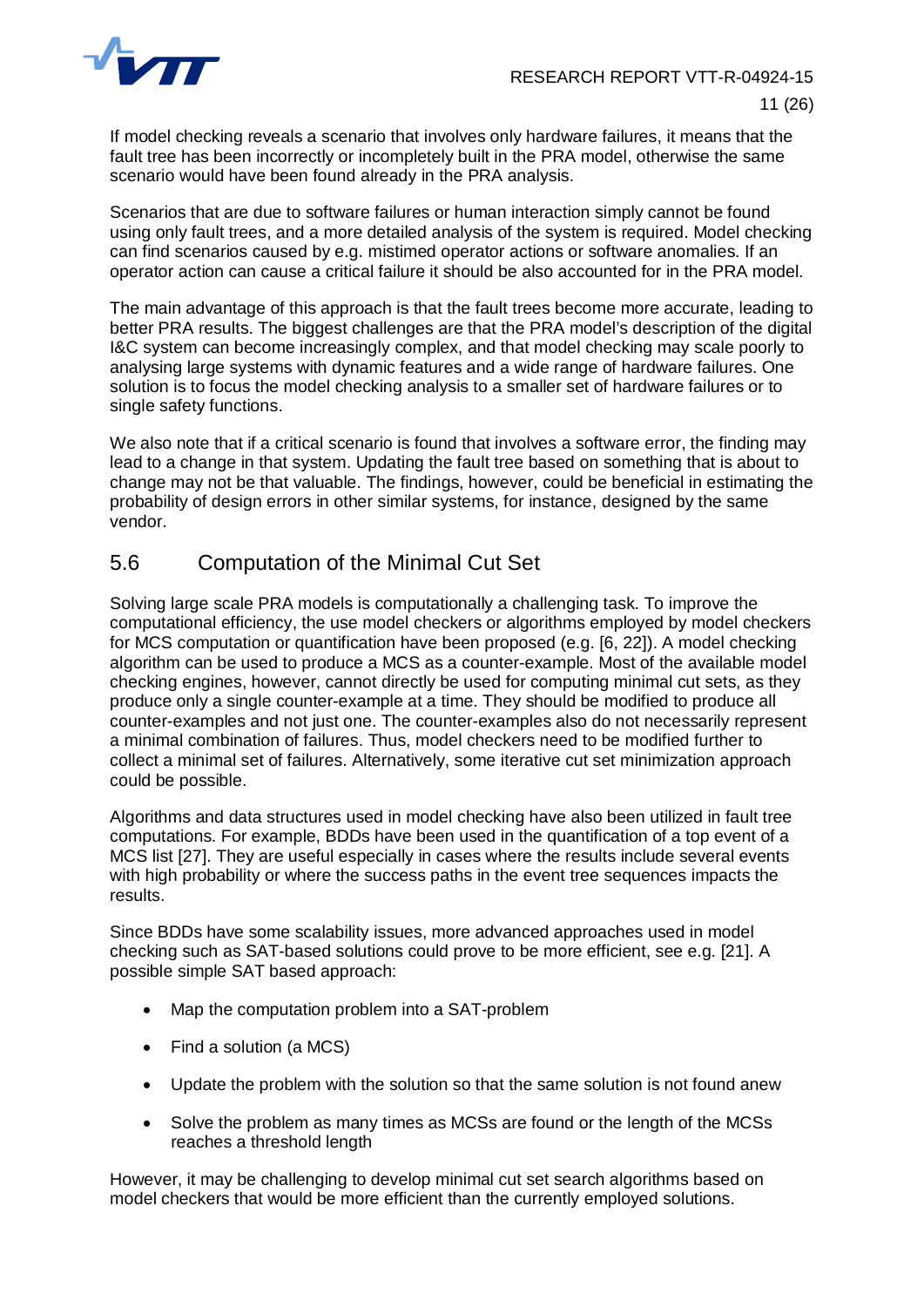

Instead of developing completely new algorithms, it could be more fruitful to study if some parts of current MCS algorithms could be replaced or complemented by approaches used in model checking. For example, if the fault tree structure could be optimized with model checking methods.

The benefits of utilizing model checking related algorithms in MCS computation is that computational efficiency could be improved. Additionally, the algorithms are constantly being improved or new more advanced algorithms are being developed, e.g. PDR model checking algorithm [7]. However, developing model checking based algorithms for MCS computation can be quite a laborious task.

#### <span id="page-12-0"></span>5.7 Software reliability assessment

An analytical assessment method for the analysis of software reliability is suggested in [9]. In this approach, it is assumed that the number of faults in software is mainly dependent on two metrics:

- the complexity of the software, and
- $\bullet$  the level of verification and validation (V&V) applied on the system.

The complexity assessment is based on analysing function logic diagrams depicting the system design. It is assumed that systems based on complex design diagrams are more likely to fail than systems based on simple design diagrams if the level of V&V applied on both systems is approximately the same. It is also assumed that a piece of software that has been rigorously verified is more reliable than software whose verification has been negligible if the complexity of the two systems is approximately the same.

To benefit software reliability assessment, model checking could be used in the analysis of the complexity of the piece of a function block diagram. For example, the NuSMV model checker can compute the state space of the model, which could be used directly as a complexity measure. A challenge is that the state space is computed for the model and not for the system itself and, thus, the state space depends on the used modelling methodology. A way to at least partly overcome the challenge would be to generate the model checking model directly from the plant model. This way the state space would depend less on subjective modelling approaches.

Besides supporting the determination of complexity, model checking can be used as a verification method improving the level of V&V applied on the system. In software reliability context, this could mean that if a piece of application software was verified using model checking it would have a positive influence on the failure probability of the software (assuming that no errors were found).

Software reliability assessment in the context of PRA is also part of another task in SAUNA (MODIG).

## <span id="page-12-1"></span>5.8 Verification of PRA actuation logic

The logic in PRA models is typically described on a higher abstraction level compared to model checking models. One possibility of coupling model checking and PRA could be to compare PRA actuation logic against the actuation logic implemented in the model checking model.

One way of verifying the PRA actuation logic is to see whether the minimal cut sets make sense when a more detailed model of the actuation logic is used instead. Using the more detailed model checking model it could in theory be verified whether the top events always occur when the components in the minimal cut set fail; and whether the minimal cut set is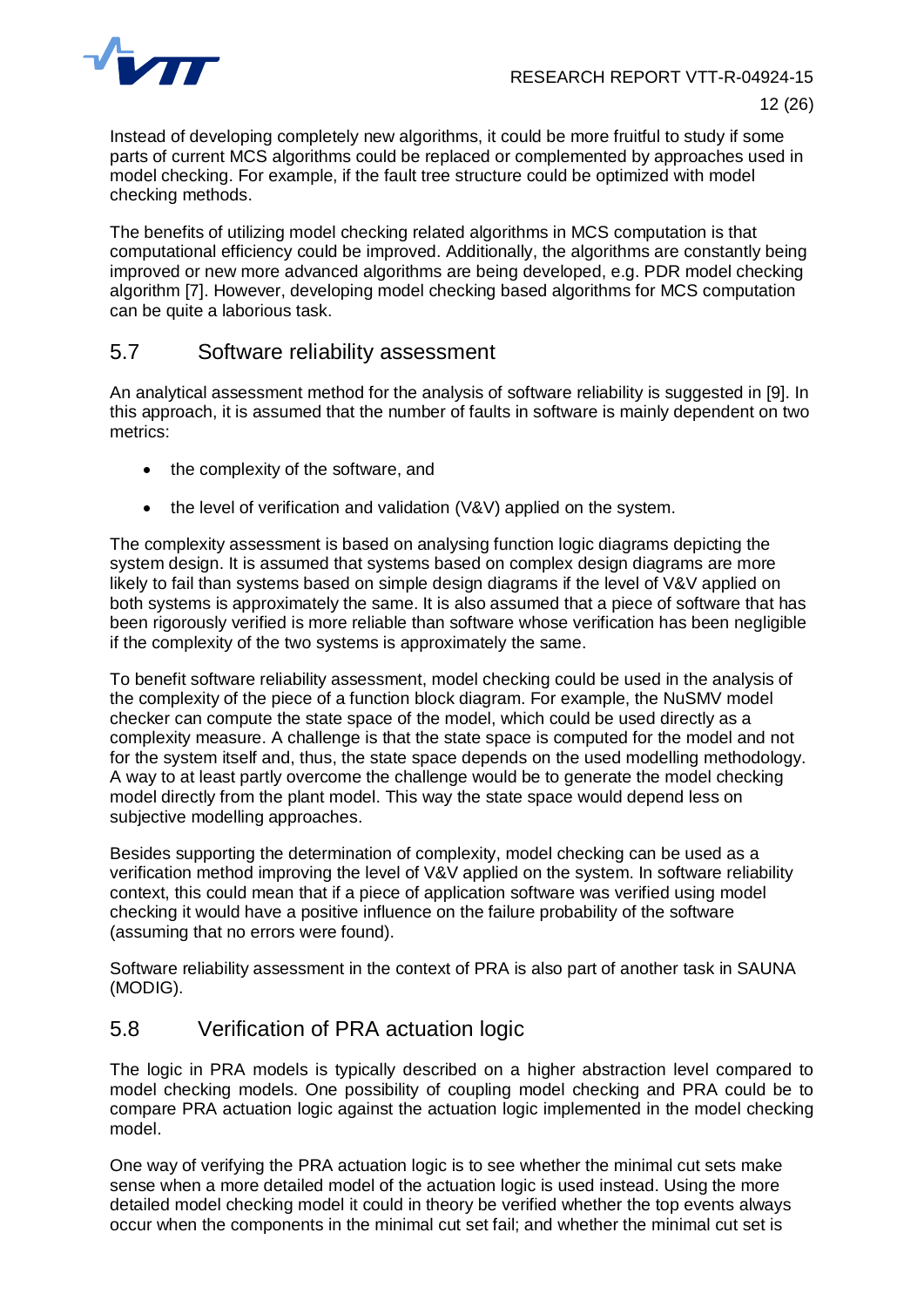

such that if any of the components in the set are removed and all other hardware components work correctly, the top event does not occur.

The problem in this approach is that actuation logic used in PRA is very seldom completely correct as the actual logic used in the real automation system likely uses many dynamic features that cannot be described using a simple propositional formula. Consequently, all attempts to simplify the logic are deemed to be wrong, and it is unclear how the simplified actuation logic should be compared with the more detailed one.

This kind of coupling could, however, be useful, e.g., if a safety I&C system contains smart voting logics for actuation signals to the actuators. Modelling of the actuation logic correctly can be somewhat laborious in fault trees especially if the actuation logics of different functions account for degraded voting logic differently. In such cases model checking could be used to verify that the actuation logic is correctly accounted for in all different cases.

In conclusion, a full-scale verification of the PRA actuation logic is probably not practical. Instead, focusing the verification on certain important parts of the logic that do not involve time-related behaviour (such as smart voting logics) is a more feasible approach. Verifying a small part of the fault tree also requires quite a little effort. However, it should be noted that since the verification of a voting logic is a relatively small task, other verification methods besides model checking can also be used. Simple verification methods such as brute force exhaustive testing may be more suitable for such small scale verification tasks.

# <span id="page-13-0"></span>5.9 Probabilistic model checkers

There are model checking tools that incorporate probabilities in the models. Tools such as PRISM (see e.g. [17]) can analyse many kinds of models including discrete-time Markov chains, continuous-time Markov chains (CTMC), Markov decision processes (MDP) and probabilistic extensions of timed automata. The PRISM model checker can be used to analyse many quantitative properties such as performance and reliability, for example: "the probability of a shutdown occurring within 1.0s is 0.99". Probabilistic model checking is even more computationally challenging than traditional model checking, and thus does not scale well to large systems. Nevertheless, these probabilistic model checkers could also be used to provide supplementary information to the PRA analyses. The following approaches are identified:

- Probabilistic model checkers could be useful in the analysis of repairable systems, i.e. systems containing repair dependencies, to produce more accurate risk probability estimates.
- Probabilistic model checkers could be used to quickly quantify the total risk for different realization of the same risk scenario, in order to quickly identify the best and the worst cases as well as the intermediate ones [12]. In other words, probabilistic model checking could operate as a sensitivity analysis tool.
- Probabilistic model checking also allows the calculation of the effectiveness of different actions to reduce risk, see also [12]. For example, it could be possible to analyse how the risk of a certain scenario changes when a particular subsystem is activated / disabled.

Many existing PRA tools already implement sensitivity analyses, and are able to calculate risk importance metrics. These PRA tool features seem to correspond to the information produced by the second and the third item in the above list.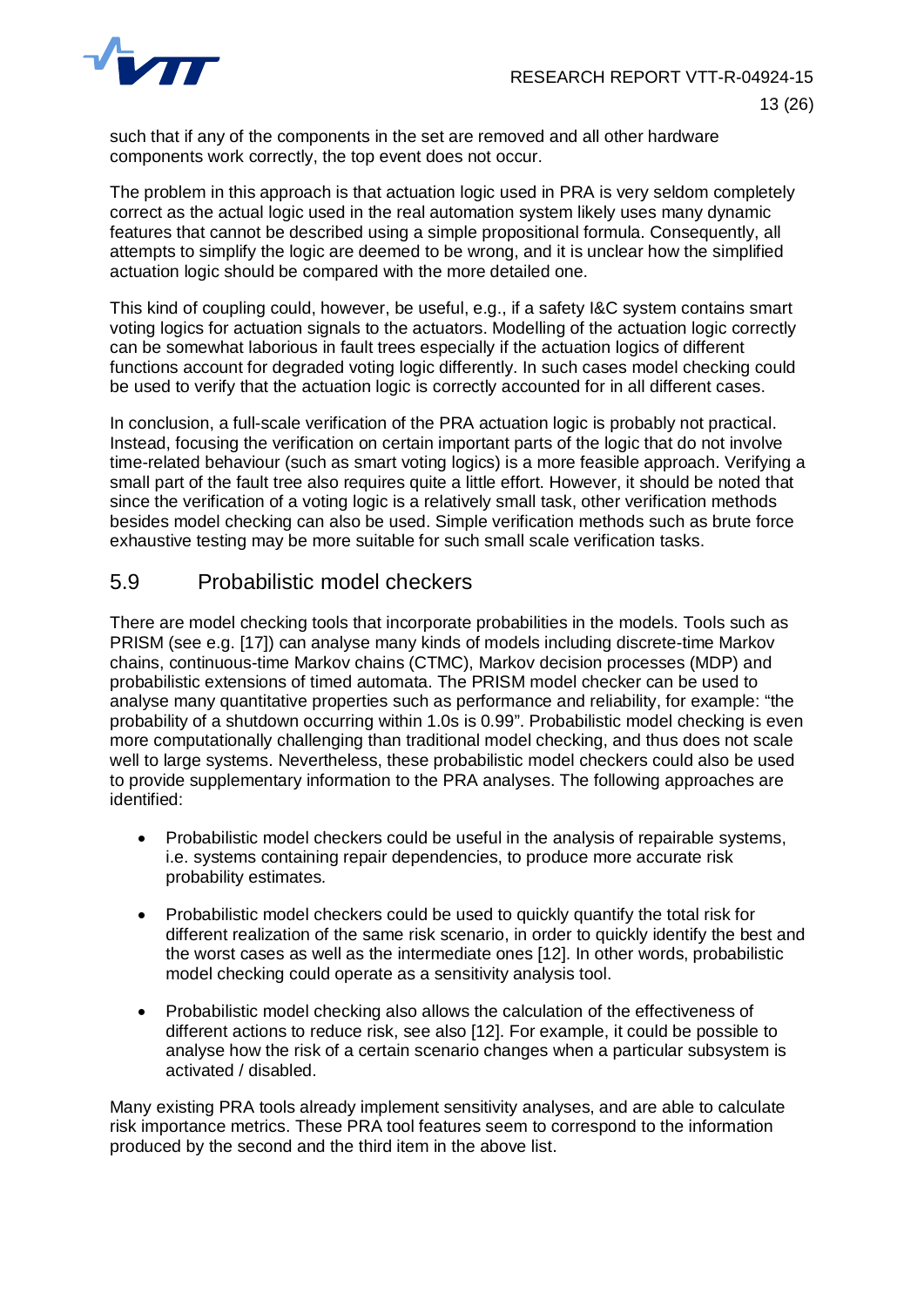

# <span id="page-14-0"></span>5.10 Model checking extension to dynamic features of PRA

Fault tree/event tree analysis is generally used for performing state-of-the-art PRA. However, it is recognized that other, more advanced methods, may be better suited for reliability analysis of dynamic systems such as digital I&C. The FinPSA tool [15] includes an alternative approach to model I&C systems, in which I&C systems are modelled using communication equations written in a text file. In communication equations of the I&C model, the dependencies of a system are represented using success logic instead of failure logic. The I&C model is linked to fault trees and it is transformed into fault trees when minimal cut sets are generated. Benefits of the I&C model are the compact and simple representation and ease of making modifications.

One possible way to improve the modelling of digital systems is to extend the I&C model feature of FinPSA to include a description of dynamics (e.g. fault propagation, spurious function activation, modelling of priority logic and smart voting logics, and timing issues). The extension in its simplest form could mean that a new operator/gate type is developed for smart voting logics that can automatically account for the degraded voting logic in presence of failures. Since model checking can be used to model the behaviour of digital I&C systems and can be used to verify of the logical designs exhaustively, it is tempting to try to utilize features of model checking in the modelling of such systems in PRA. This could for example mean that the same modelling language used in a model checking tool is also taken in use in PRA modelling. This could be relevant, e.g. in modelling more complex logics, such as smart voting logic.

This kind of extension could improve the capability of PRA to analyse dynamic behaviour. However, developing such an extension can be a laborious task. It would require both theoretical method development and tool development. Additionally, no concrete way to utilize model checking in extending PRA modelling language was identified.

## <span id="page-14-1"></span>5.11 Automatic generation of model checking models

A PRA model of a plant contains a lot of information that is also needed for building a model used for model checking. This is especially the case when model checking analysis is extended to hardware failures as well. If a PRA model already exists, it could be possible to generate certain parts of the model checking model automatically, instead of manually remodelling the plant. The failure modes (including common cause failures) of the different hardware components could be automatically translated, but the consequences of each failure mode would have to be thought over manually. In addition, the fault trees of the PRA model could be used for constructing the success criteria used in the model checking model. Initiating events and related event trees also carry information that could be used in the model checking model.

In practice, this automatic generation could work by first extracting information out of the PRA model. In the FinPSA tool, most of the information can be extracted in a tabular format. After this, a software tool would have to be built that translates the tabular data into some preliminary NuSMV model code. The NuSMV code would then have to be manually finalised.

This approach would probably only have minor benefits. The problem is that the PRA model does not include an explicit description of the physical system architecture and hardware configuration that would be essential for many of the features needed in the model checking model. A more comprehensive approach would be to use a common plant model as described in section [5.1](#page-8-0) that would enable the all-inclusive generation of the model checking model.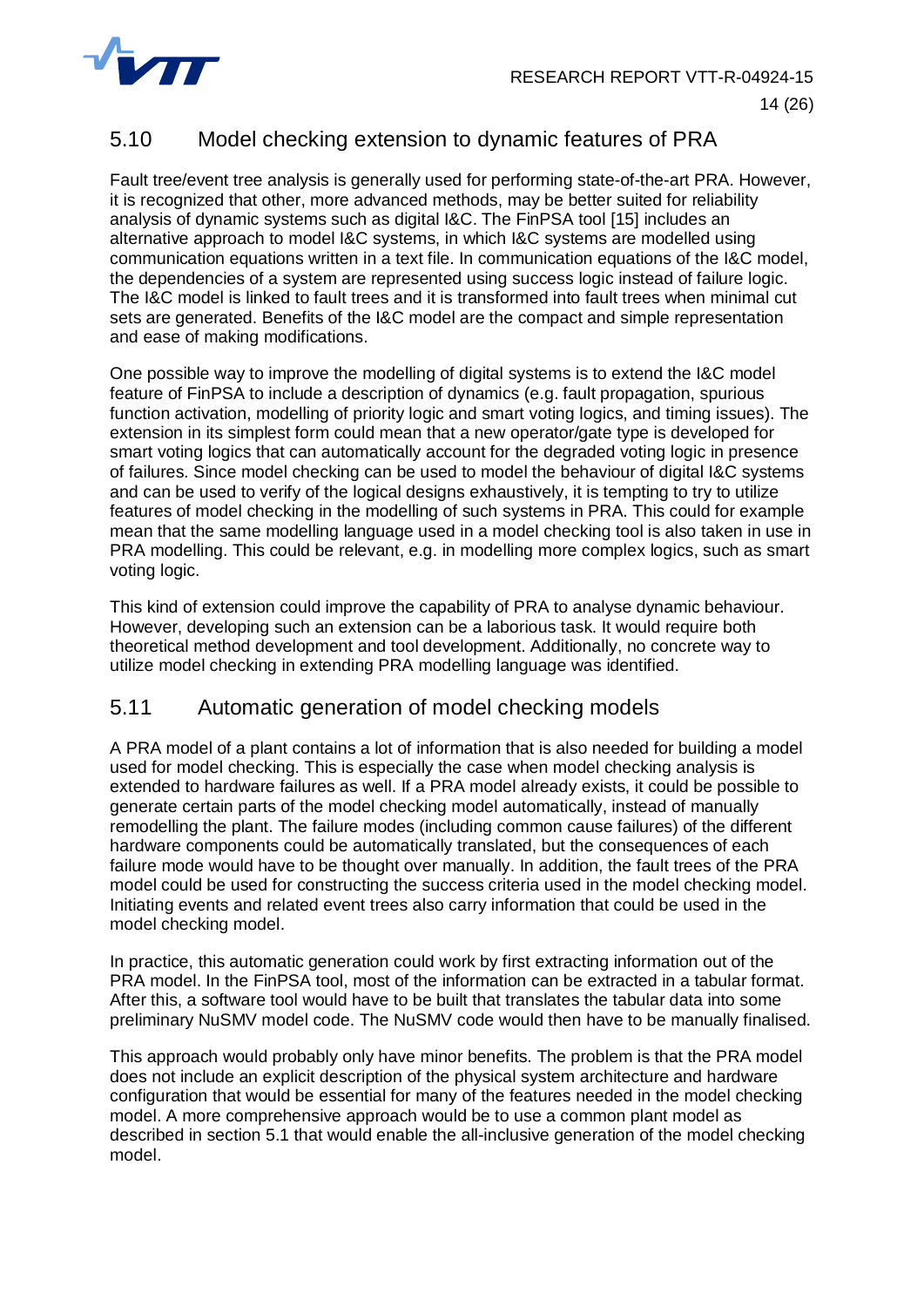

## <span id="page-15-0"></span>5.12 Focusing model checking effort to most critical components

The rationale behind this approach is that all hardware failures may not be equally important to the analysis. It could be useful to leave out the some of the insignificant hardware failures such as the failures of individual wires.

As a solution, it could be possible to extract the most critical hardware components and failures modes from the PRA model and restrict the focus of model checking to only these failures to improve the performance of the verification. The selection of the failures could be based on risk importance measures, or on minimal cut sets.

For example, if the smallest minimal cut sets (e.g. of length 1-3) are extracted from the PRA model, model checking could focus only on failures that appear in these sets, and completely exclude all other failures.

Another approach would be to focus on common cause failures, as common cause failures are typically the most critical failures. Model checking could be used to analyse the behaviour of the system in a common cause failure scenario more accurately, possible revealing dynamic interaction in the system that has not been accounted for in the PRA model. Model checking could also be used to analyse the significance of the timings of the failures. This kind of information could also be useful in dynamic PRA approaches.

In practice, once the most relevant hardware failures have been selected, they are manually incorporated in the model checking model. Furthermore, the model checking performance could be improved by only postulating 1-2 hardware failures at a time, so that all other failures are disables in the model. In the NuSMV model checking tool, this could be implemented using INVAR declarations. INVAR declarations are used to specify a set of states that has to be invariant in the model. A declaration of the form "INVAR  $\pm$  failure1" could be added to the model for all failures that are not included in the analysis. The clause restricts the model to behaviours where the failure does not occur.

If the above practice is insufficient, a method based on program slicing could be developed that completely removes parts of the model (e.g. hardware failures that are not currently examined) on the fly, and creates a simpler copy of the model that is used. As several failure combinations are examined, also several versions of the original model are needed, and the versions are analysed separately. The modelling methodology for hardware failures is quite modular, and such a tool could be based on replacing some of the models modules with trivial dummy modules. This approach would also require the use of a dependency graph of the model, in order to determine the modules that depend on a certain hardware failure. Under these premises, this program slicing method could be implemented as a fully automatic software tool.

Focusing only on certain hardware failures could increase the scalability of model checking considerably. The disadvantage of the approach is that the analysis does not cover all hardware failure combinations. After all, it is possible that the I&C system contains a software error that only manifests itself during some otherwise minor hardware failure scenario. In this approach, it is assumed that critical scenarios are more likely to be found involving failure modes that have a higher risk importance.

An alternative way of focusing model checking effort could be to use PRA to first determine which safety functions are most critical, and then use model checking to verify the control logic of these safety functions.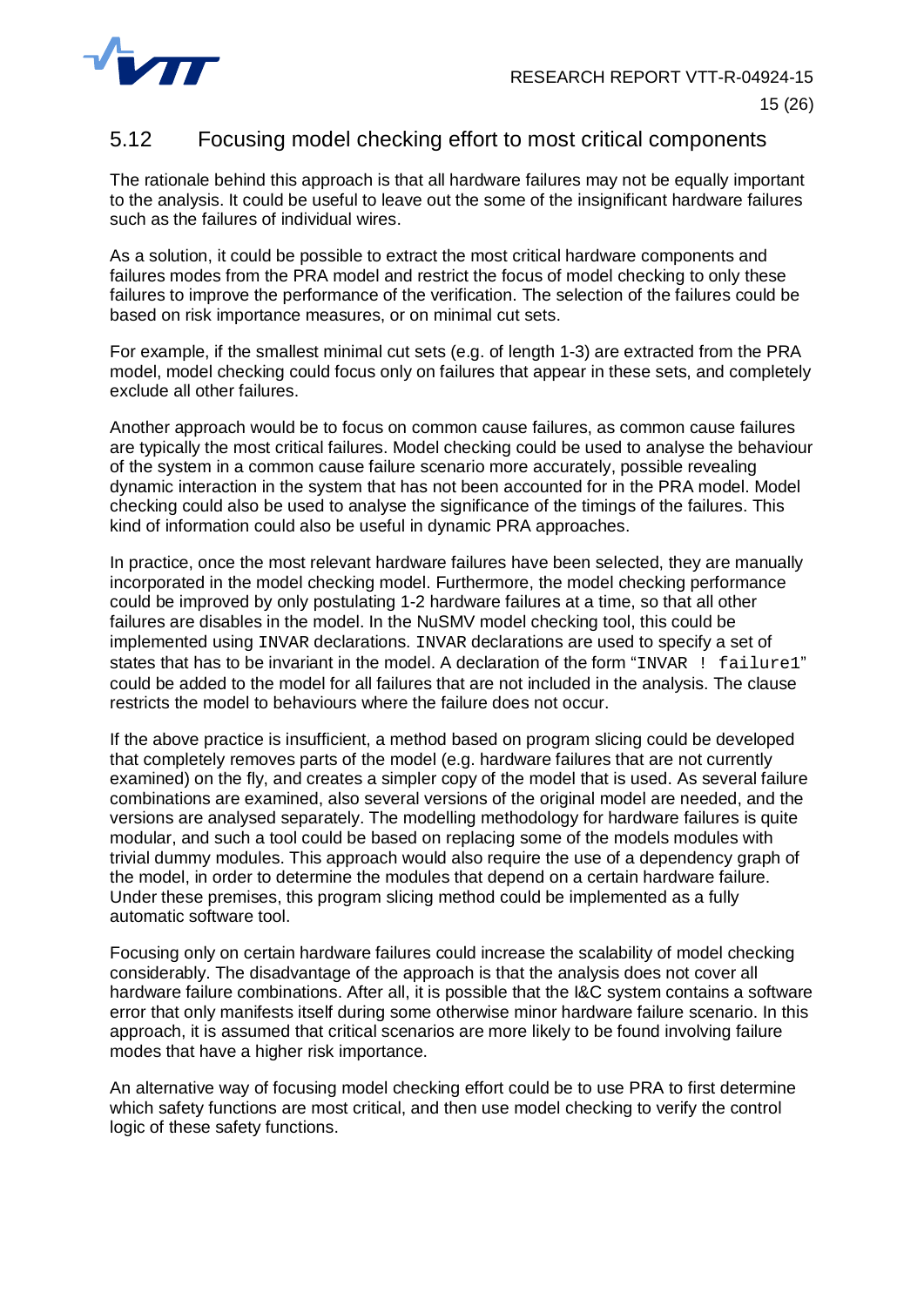

# <span id="page-16-0"></span>**6. Example system description**

In what follows, we first introduce a small example model, and then try out some of the integration approaches in practice using the model. The example system is a simple feedwater tank system [\(Figure 2](#page-16-1)). In the feedwater system there is a constant flow to the water tank. The water level in the water tank is controlled by the control valve. The control valve is operated based on the values of the water level measurement. The objective of the system is to keep the water level between a high limit value and a low limit value.

When the high level limit is reached, the water level measurement device sends an open command to the control valve, causing the tank to discharge. When the low level limit is reached, the water level measurement device sends a close command to the control valve. Undesirable situations are too high level of the tank (overfilling or overpressurisation) and too low level of the tank. This may happen due to failure of the components.

Besides the control valve the system contains two identical water level sensors, two acquisition and processing units (APU), and a single voting unit (VU) for controlling the valve. [Figure 3](#page-17-2) illustrates the control logic and the division of functions between the different units.



<span id="page-16-1"></span>*Figure 2. An Example feedwater tank system*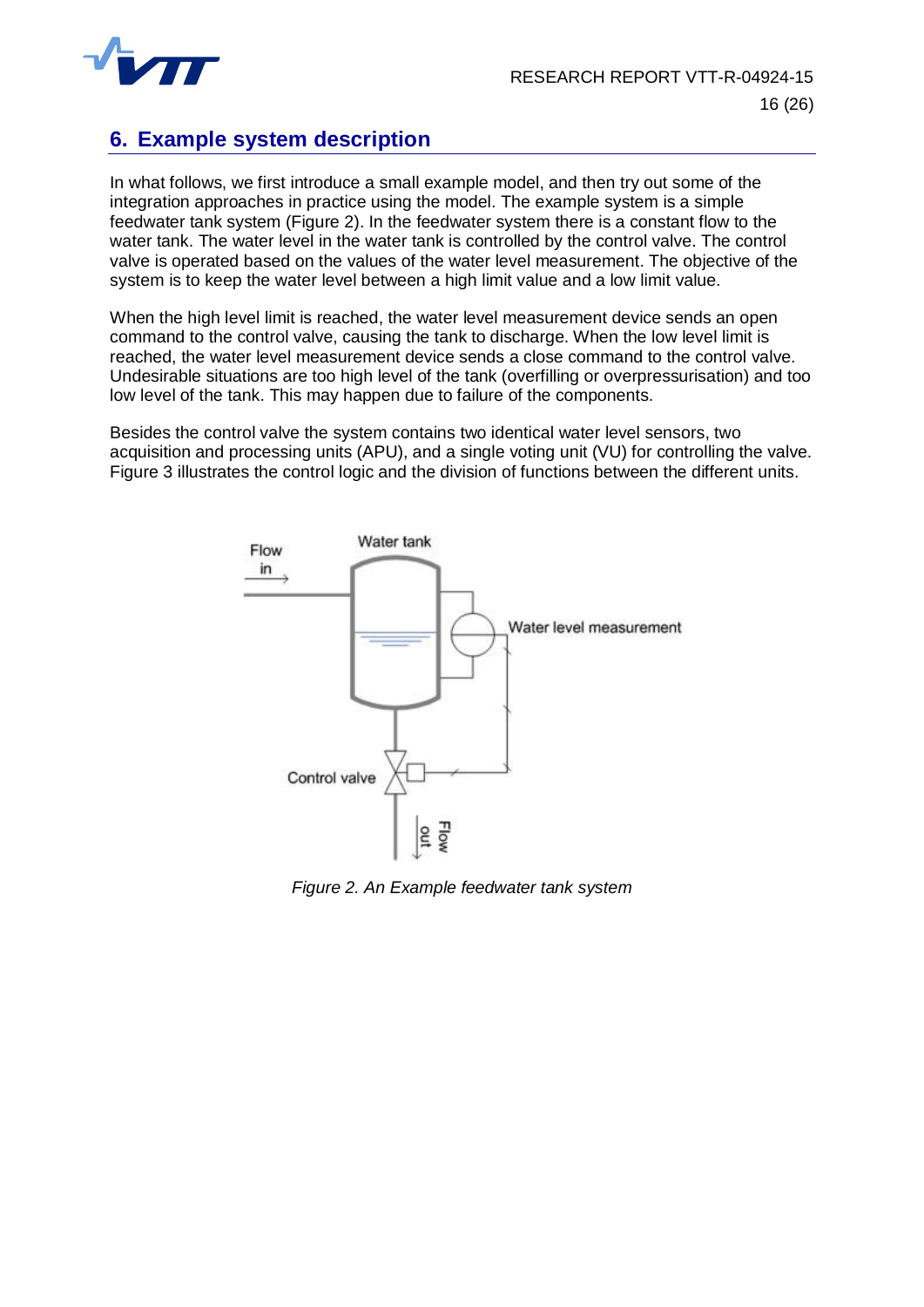

RESEARCH REPORT VTT-R-04924-15 17 (26)



<span id="page-17-2"></span>Figure 3. The control logic of the example system

# <span id="page-17-0"></span>**7. Applying a coupled approach on the example model**

In this section we first introduce a concrete practical approach for coupling PRA and model checking that is based on the ideas discussed in section 5. Then we apply the approach on the example system, and analyse the results.

#### <span id="page-17-1"></span>7.1 Coupled use for detecting combinations of software and hardware failures

The general integration approach is illustrated in [Figure 4](#page-19-1). The approach is based on:

- restricting the model checking analysis to a smaller set of hardware failures, making the model checking phase more scalable to large models, and
- the verification of a single hardware failure combination at a time.

PRA is first used to calculate minimal cut sets of the system, and only failures in the shortest minimal cut sets (shorter than some predetermined length) are included in the model checking model. This approach can significantly reduce the size of the model.

To further limit the scope of the analysis, minimal cut sets can be computed for a single safety system, and assuming a single initiating event only. In this case, the minimal cut sets basically correspond to failure combinations that cause the failure of the success criterion given that initiating event. These initiating events and related success criteria are then incorporated in the model checking model.

In the verification phase, we examine subsets of these short minimal cut sets one by one, and analyse the fulfilment of the success criteria exhaustively in each case. The subsets of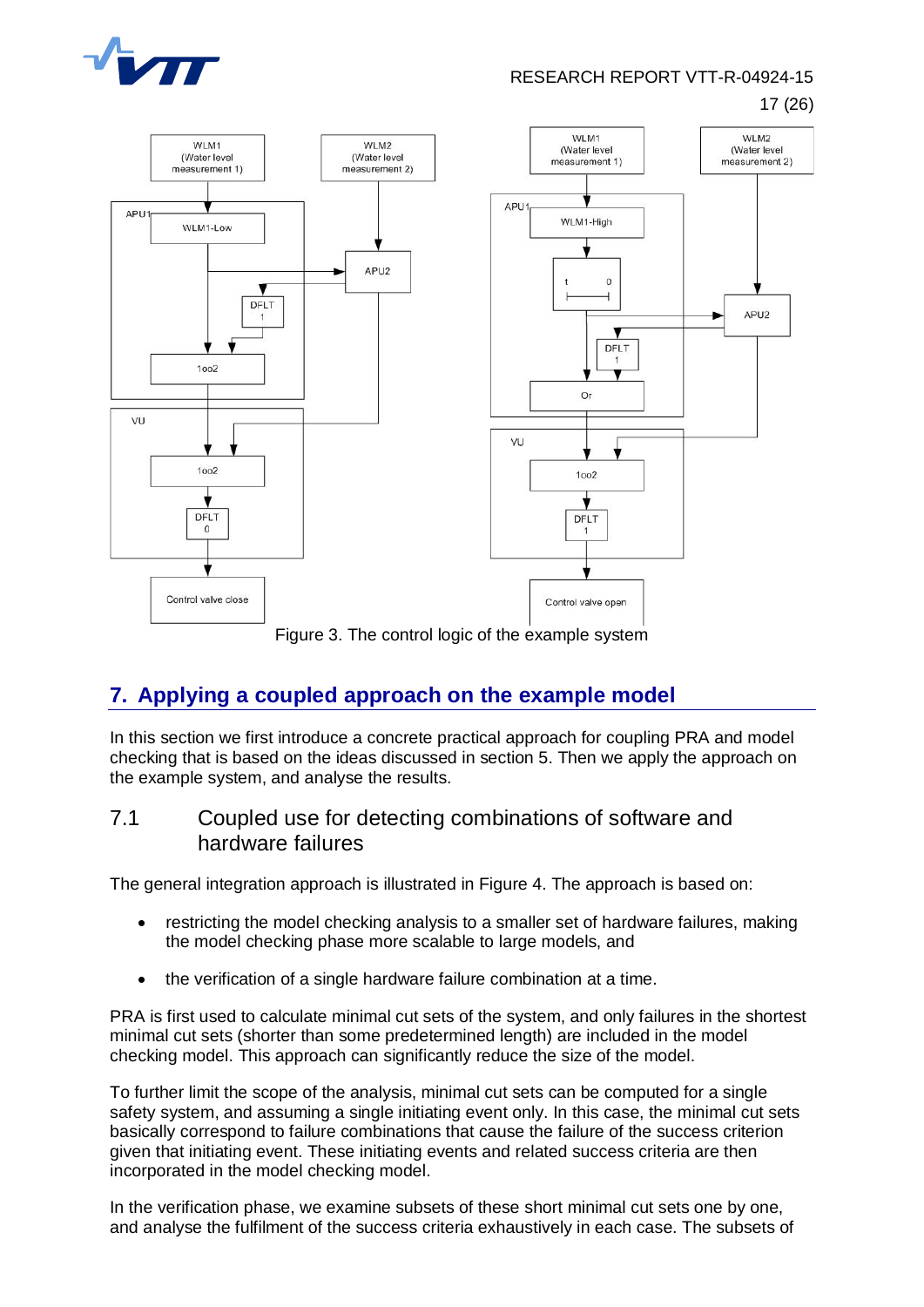

the shortest minimal cut sets are interesting because basic events in short minimal cut sets are essentially more critical than basic events in longer minimal cut sets. We basically investigate whether software design errors occurring together with these more critical hardware failures could also lead to the failure of the system. Model checking can identify these previously unknown scenarios if they exist. Finally, if such a scenario is found using model checking, the risk importance of the scenario can be analysed using PRA.

The proposed approach can be used for:

- Identifying spurious failures manifested during hardware failures,
- Verifying the fault-tolerance of a system and identifying scenarios where the success criteria are not fulfilled, and
- Identifying new scenarios, in which a safety function of the plant is not achieved.

An alternative way of selecting the hardware failures on which model checking focuses on could be to rank component failures according to their risk importance and focus only on the most important failures.

The proposed approach is quite attractive, as it may extend safety assessment to an area that the individual approaches themselves cannot reach. When this approach is used on larger scale, an automatic solution for focusing the verification on a given failure combination may be needed, especially if the number of failure combinations becomes large. On the example model we experiment with the approach manually.

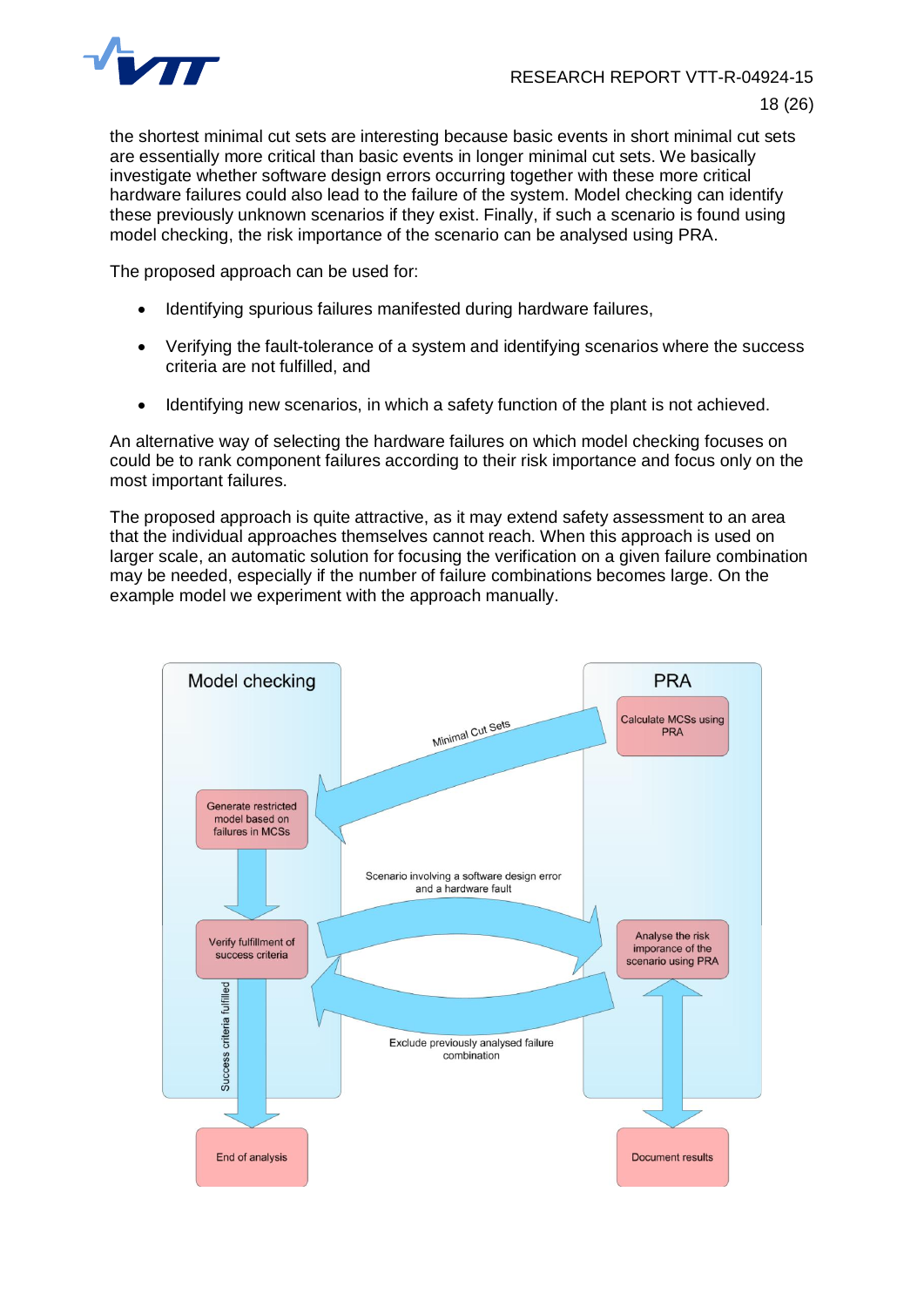

<span id="page-19-1"></span>*Figure 4. Coupled use of model checking and PRA for detecting scenarios involving both a software error and a hardware error*

## <span id="page-19-0"></span>7.2 Application of the coupled approach on the example model

In order to try out the coupling approach in practice, two models of the example system were first created: a PRA model, and a corresponding model checking model based on the methodology for modelling hardware failures, see [20, 21]. The postulated failure modes were the same in both models. The environment model in the model checking model was very simple, allowing the water level to change linearly based on input water flow. The effect of the valve position to the water level was not implemented in the model. Instead, an overapproximation is used in which the water level may change more freely. Each I&C signal was accompanied with fault status information, so that detected failure modes could be marked as faulty in the model.

The minimal cut sets of the example system that consist of only one or two component failures are listed in [Table 2](#page-24-1) in the Appendix. In this demonstration, we focus solely on minimal cut sets that have two elements, and check whether software design errors exist such that only one of the failures in the cut set can cause the top event. Alternatively, we could have modelled the failures in the minimal cut sets of length one as well. In this case we would have verified the assumption that this failure can cause the top event, by checking that the model checker can produce a concrete scenario in which this happens. This kind of verification can be used to make sure that the PRA model has been built correctly. We also could have selected the modelled failures based on risk importance measures such as the risk increase factors in [Table 3](#page-25-0) in the Appendix, or simply based on failure probabilities of basic events.

For model checking, another model was then built in which only failures in minimal cut sets of length two were modelled. Only four different components and six different failures needed to be included into this restricted model (compared to 17 components and 35 failures in the full model).

|                                                                             | <b>Full model</b>                                          | <b>Restricted model</b>                                                  |  |  |
|-----------------------------------------------------------------------------|------------------------------------------------------------|--------------------------------------------------------------------------|--|--|
| <b>Full state space</b>                                                     | 6.1 x $10^{16}$ reachable<br>states out of 2.8 x $10^{20}$ | 1.6 x $10^{10}$ reachable<br>states out of 1.4 $\times$ 10 <sup>13</sup> |  |  |
| <b>State space with</b><br>restriction to a<br>particular single<br>failure | 2.2 x $10^7$ reachable<br>states out of 2.8 x $10^{20}$    | 2.2 x $10^7$ reachable<br>states out of 1.4 x $10^{13}$                  |  |  |
| <b>Verification time</b><br>(assuming a<br>particular single<br>failures)   | 0.27 s                                                     | 0.13 s                                                                   |  |  |

<span id="page-19-2"></span>

|  |  |  | Table 1. Comparison of full model and restricted model used in model checking |  |  |  |
|--|--|--|-------------------------------------------------------------------------------|--|--|--|
|--|--|--|-------------------------------------------------------------------------------|--|--|--|

The property that was verified on the restricted model was: "Whenever the water level becomes low, the valve is eventually closed". Formally the property can be written in temporal logic as:

LTLSPEC G(processmodule.Water\_level < LIMIT -> F (VALVE\_CLOSED))

Six separate verification runs were performed. Each time a different component failure was assumed in the model.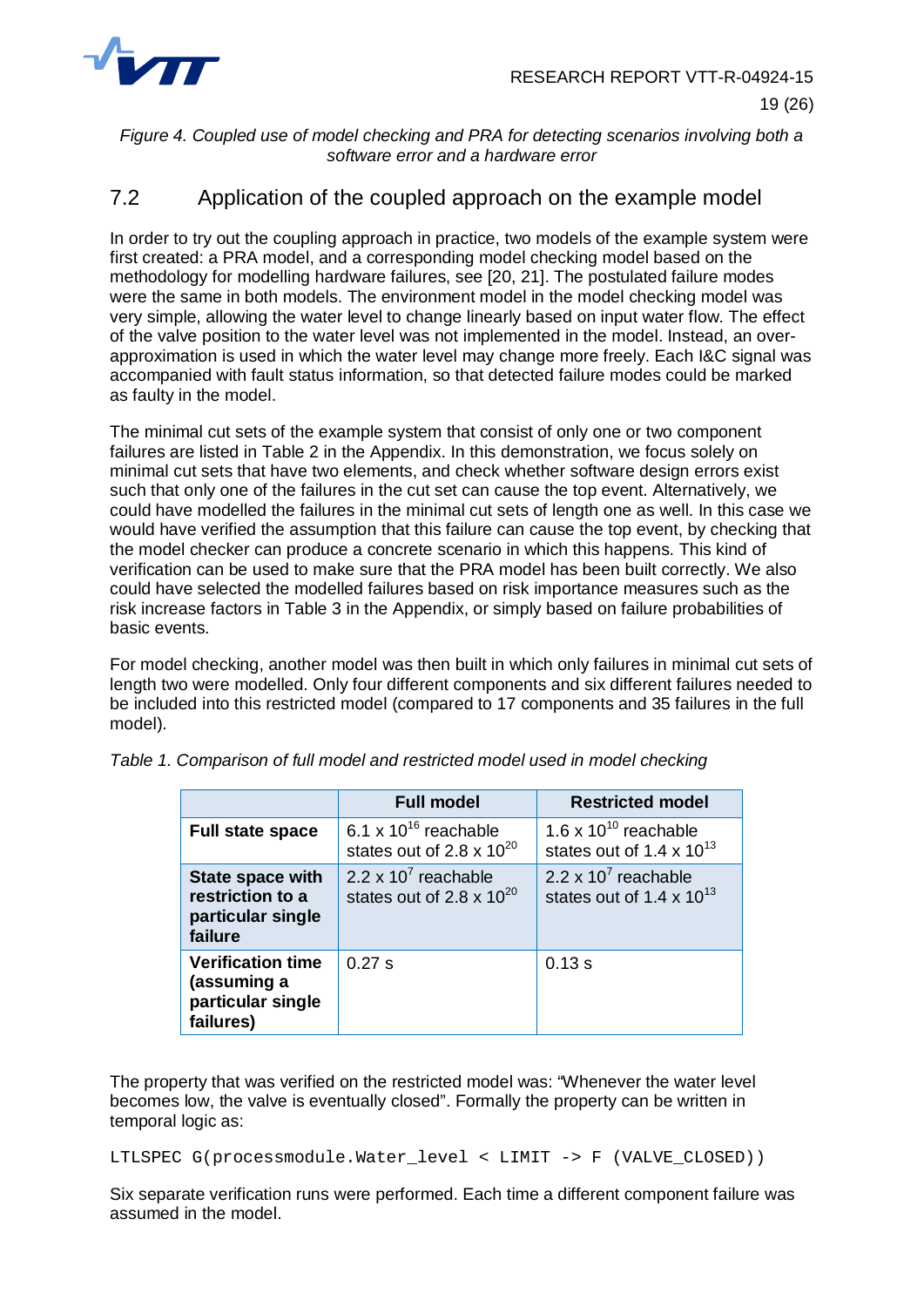

20 (26)

The verification time of the restricted model when compared to the full model was shorter, see [Table 1](#page-19-2), but this was not noticeable in practice since both verification times were so short (0.27s versus 0.13s). This is mainly because the example system is so simple that both verification problems are quite trivial. In this case, comparing the size of the state spaces of the models can be more meaningful. We can see that the size of the restricted model (1.6 x 10<sup>10</sup> reachable states out of 1.4 x 10<sup>13</sup>) is several orders of magnitude smaller than the full model (6.1 x 10<sup>16</sup> reachable states out of 2.8 x 10<sup>20</sup>). On larger models this difference in the size of the state spaces can potentially be a lot more significant. From the table, we can also see that if the behaviour of both models is restricted so that only a single hardware failure is possible, the reachable state spaces of both models are the same, as is expected.

In this simple example system, no new scenarios involving software design errors were found. During modelling, however, we noticed that model checking can be an effective way for noticing omissions in the PRA model. When a component failure is modelled as a part of the model checking model, the modeller must make an interpretation on the practical effect of that failure mode on actual signal values. If the effect on signals is not self-evident, it is typically safer to model the failure so that the signals involved can get any value during the failure. This can be a much broader assumption than what has been made in the PRA model, and may lead to differing results in the verification phase. Analysing the differences in the results can lead to observations of failure modes not included in the PRA model due to mistakes made in modelling or due to a very low probability of that type of a failure. In the model checking model, the undetected failure of the APU processor was initially interpreted so that the output signals of the APU can have arbitrary values. This assumption enables a scenario in which this failure in the APU processor causes the top event. Such a scenario was detected when the modelled system was analysed using model checking. In the PRA model, however, the APU processor failure is not able to cause the top event. After short analysis of the conflict, it was discovered that the APU processor failure assumed in PRA corresponded to a situation in which the computer system becomes inoperable and spurious commands are not output. The failure mode in which a processor error causes arbitrary spurious commands was not included in the PRA model due to its low probability.

If model checking would find a failure not accounted for in the PRA, the risk importance of the error should be computed. The approach presented in section 5.4 can be used. To get some conception of the risk importance of the error, the error can be modelled simply as a basic event. Adding the basic event to the appropriate place in the fault tree might not be a trivial task. Additionally, what reliability data should be used for the basic event?

A possible option to account for the discovered error is to add the subset of the minimal cut set (the subset that was required with the design error to cause the top event) and the error under an And-gate and to connect the And-gate through an Or-gate to the top event. If the design error manifests itself always when the failure combination of the minimal cut set is present, the failure probability of the error can simply be set to 1 or the status of the basic event representing the error can be set to 'failed'. However, if the error requires some additional conditions to manifest itself, such as a mistimed operator action, more advanced techniques are required to compute the failure probability.

For example, if we assume that an error in the software always occurs when the measurement device WLM-1 fails undetectably, the original fault tree (Figure 5) would be complemented with a sub-tree accounting for the design error (Figure 6).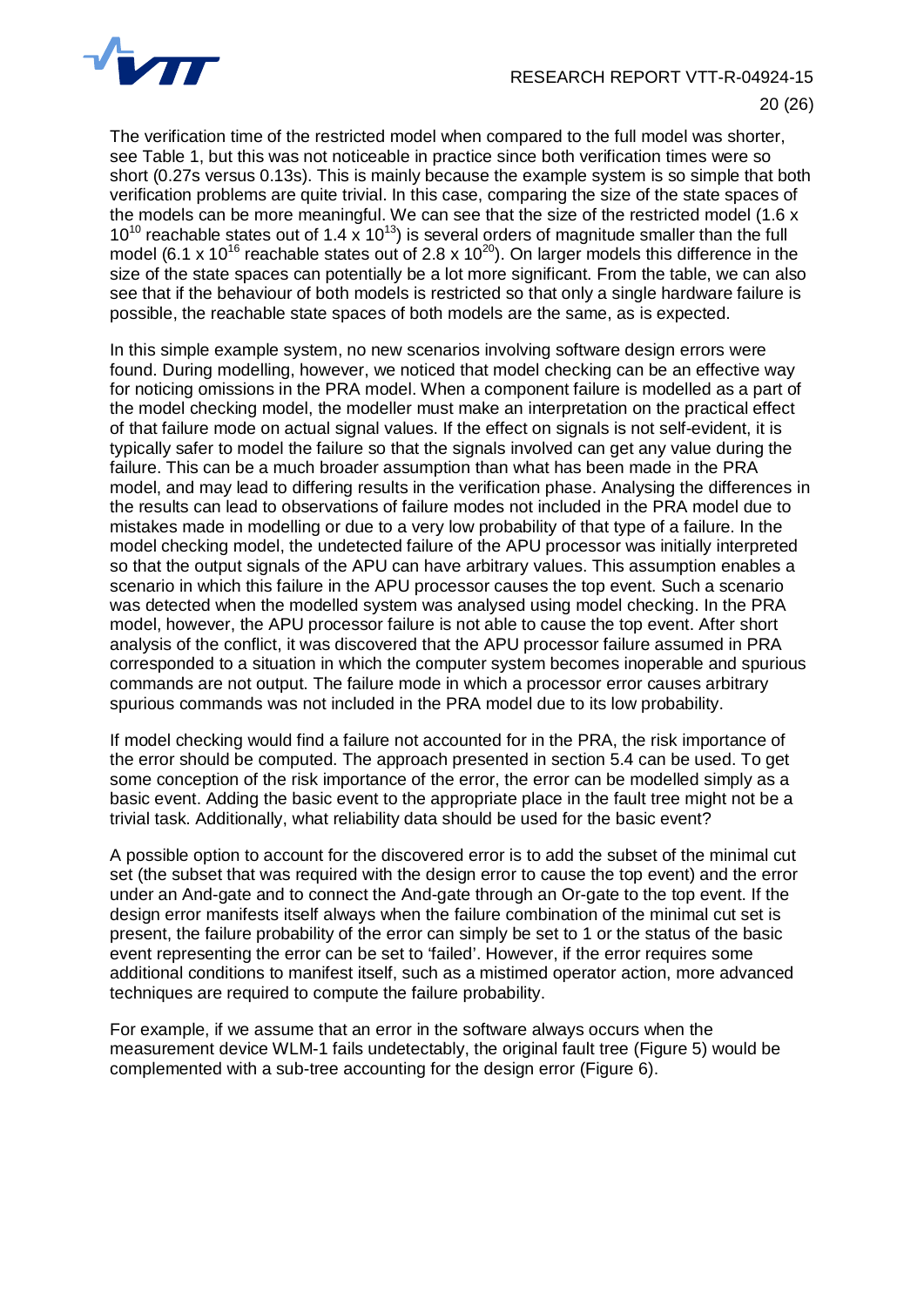



*Figure 5. Master fault tree for top event low water level in tank.*



Figure 6. Master fault tree for top event low water level in tank including design error.

# <span id="page-21-0"></span>**8. Conclusions**

Model checking and PRA focus on different aspects of plant safety. The models used by the methods are, however, based on the same input information, e.g., the system architecture, hardware configuration, automation logic design documentation, and the failure modes and probabilities of the different hardware and software components. This close proximity suggests that some synergies between the methods could be found.

In this paper, we have discussed several potential integration approaches, and analysed their feasibility in practice. We have also demonstrated the use of some of the approaches on a small example model. A practical coupling technique was proposed that achieves a more extensive safety analysis. In the proposed technique model checking effort is focused to most critical components only, and new events are created to the fault trees based on scenarios found using model checking.

In future, we plan on developing the proposed technique further, and experimenting on larger system models. To further extend the fault tolerance analysis related approaches, the aim is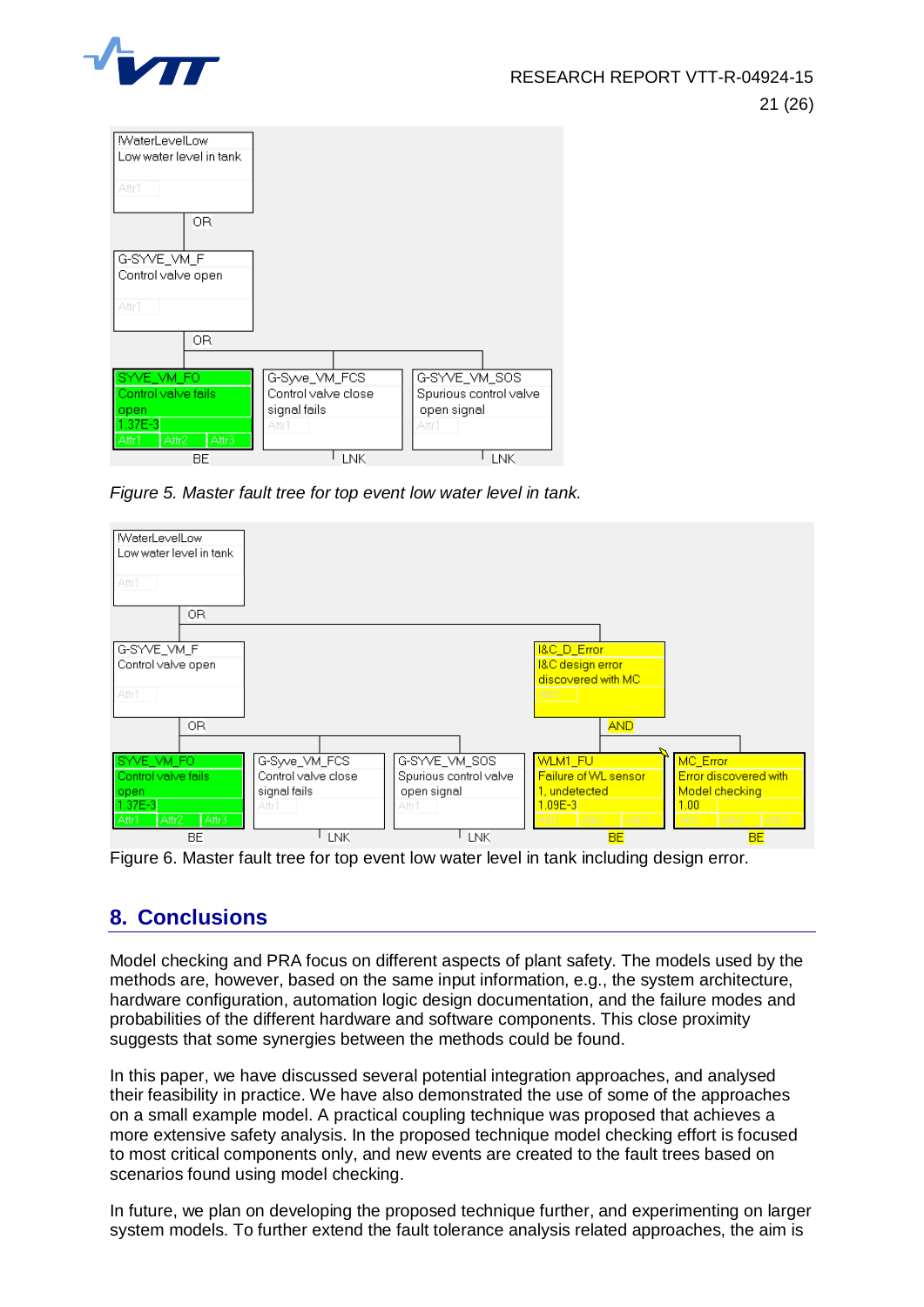

also to follow the progress made in another task in the SAUNA project (MODIG) regarding the evaluation of defence-in-depth of I&C design using PRA. The evaluation of defence-indepth of I&C design can bring forth additional promising coupling methods that have not yet been accounted for.

#### <span id="page-22-0"></span>**References**

- 1. A. ARNOLD, G. POINT, A. GRIFFAULT, A. RAUZY, "The AltaRica Formalism for describing Concurrent Systems", Fundam. Inf. 40 (2, 3), 109 (August 1999).
- 2. S. AUTHÉN, J.-E. HOLMBERG, T. TYRVÄINEN, L. ZAMANI, Guidelines for reliability analysis of digital systems in PSA context - Final Report, NKS-330, Nordic nuclear safety research (NKS), Roskilde (2015).
- 3. C. BAIER, J. P. KATOEN, Principles of Model Checking, MIT Press (2008).
- 4. C. BERNARDESCHI, A. FANTECHI, S. GNESI, "Model Checking Fault Tolerant Systems", Softw. Test., Verif. Reliab, 12, 4, 251 (2002).
- 5. P. BIEBER, C. CASTEL, C. SEGUIN, "Combination of Fault Tree Analysis and Model Checking for Safety Assessment of Complex System," Proc. 4th European Dependable Computing Conference, volume 2485 of LNCS, Springer-Verlag (2002).
- 6. M. BOZZANO, A. VILLAFIORITA, "The FSAP/NuSMV-SA Safety Analysis Platform", International Journal on Software Tools for Technology Transfer 9, 1, 5 (2007).
- 7. A. R. BRADLEY, "Sat-based Model Checking without unrolling", In Jhala, R., Schmidt, D.A., eds.: VMCAI. Volume 6538 of Lecture Notes in Computer Science, 70-87, Springer (2011).
- 8. G. BRUNS, I. SUTHERLAND, "Model Checking and Fault Tolerance", In Johnson, M., ed.: Algebraic Methodology and Software Technology, Volume 1349 of Lecture Notes in Computer Science, 45-59, Springer Berlin Heidelberg (1997).
- 9. O. BÄCKSTRÖM, J.-E. HOLMBERG, M. JOCKENHÖVEL-BARTTFELD, M. PORTHIN, A. TAURINES, T. TYRVÄINEN, "Software reliability analysis for PSA: failure mode and data analysis," NKS-341, Nordic nuclear safety research (NKS), Roskilde, 2015
- 10. S. CHA, H. SON, J. YOO, E. JEE and P. H. SEONG, "Systematic Evaluation of Fault Trees using Real-Time Model Checker UPPAAL," Reliability Engineering & System Safety, 82, 1, 11 (2003).
- 11. T.L. CHU, M. YUE, W. POSTMA, "A summary of Taxonomies of Digital System Failure Modes provided by the DigRel Task Group, Proc.  $11<sup>th</sup>$  International Probabilistic Safety Assessment and Management Conference & The Annual European Safety and Reliability Conference, Helsinki, Finland 25-29 June 2012, paper 10-Th4-4 (2012).
- 12. G. CICOTTI, and A. CORONATO, "Towards a Probabilistic Model Checking-based Approach for Medical Device Risk Assessment," Medical Measurements and Applications (MeMeA), 2015 IEEE International Symposium on. IEEE, (2015).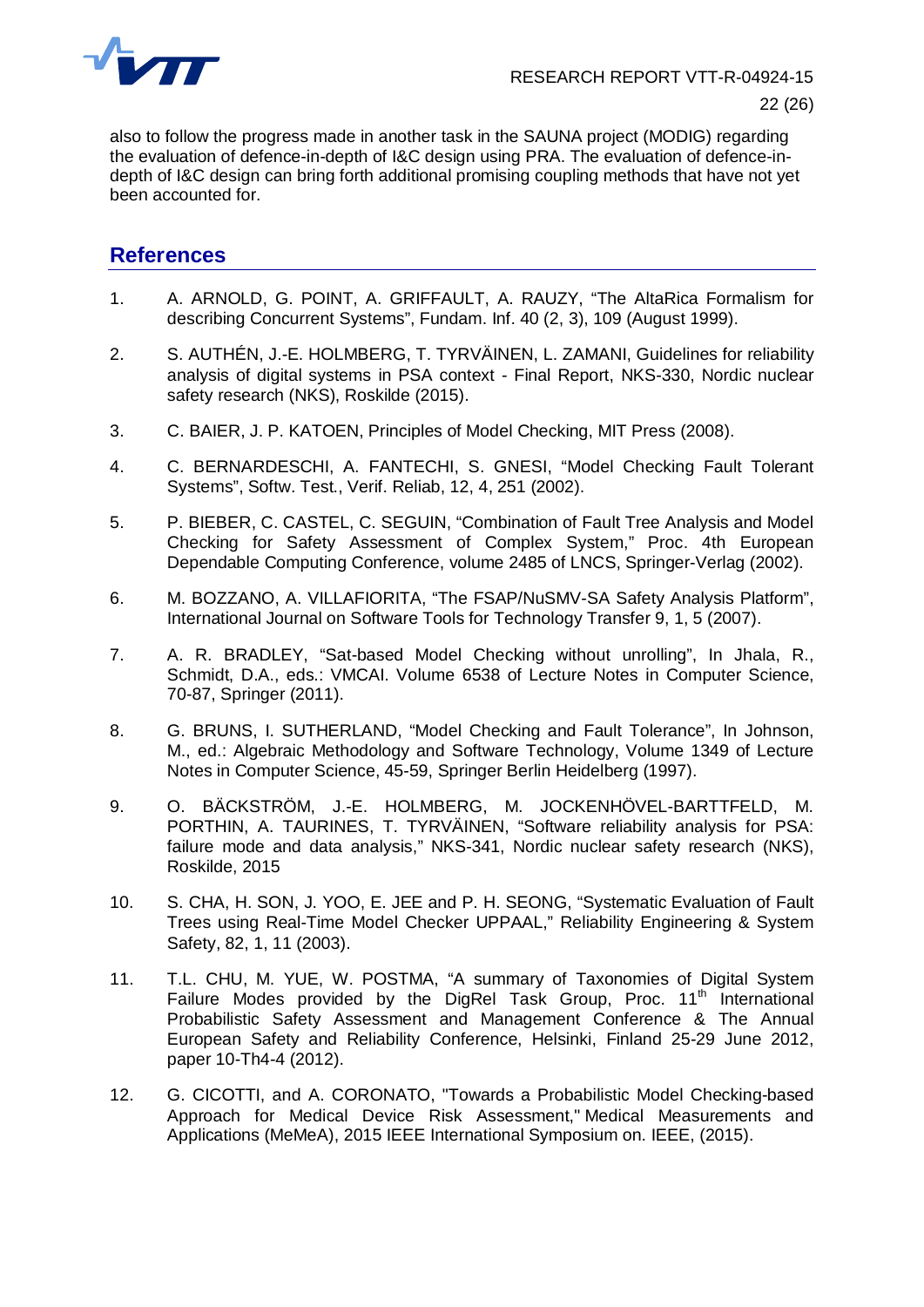

- 13. A. CIMATTI, E. M. CLARKE, E. GIUNCHIGLIA, F. GIUNCHIGLIA, M. PISTORE, M. ROVERI, et al. NuSMV 2: An Opensource Tool for Symbolic Model Checking, In: E. Brinksma, K. G. Larsen editors. CAV; Vol. 2404 of Lecture Notes in Computer Science, p. 359-64, Springer.
- 14. E. M. CLARKE, Jr., O. GRUMBERG, D. A. PELED, Model Checking, The MIT Press (1999).
- 15. FinPSA -tool for Professional living PSA (2014). http://www.vtt.fi/files/research/ism/hms/FinPSA\_tool\_for\_professional\_living\_PSA.pdf
- 16. P. HUMALAJOKI and I. NIEMELÄ, "NPP Failure Tolerance Analyses," Nordic PSA Castle Meeting 2015, 8-10 September, Porvoo, 2015.
- 17. K. Y. KOH and P. H. SEONG, "SMV Model-Based Safety Analysis of Software Requirements," Reliability Engineering & System Safety, 94, 2, 320 (2009).
- 18. M. KWIATKOWSKA, G. NORMAN, and D. PARKER. "PRISM: Probabilistic Symbolic Model Checker." Computer performance evaluation: modelling techniques and tools. Springer Berlin Heidelberg, 200-204, (2002).
- 19. J. LAHTINEN, J. VALKONEN, K. BJÖRKMAN, J. FRITS, I. NIEMELÄ, K. HELJANKO, "Model Checking of Safety-Critical Software in the Nuclear Engineering Domain,", Reliability Engineering and System Safety 105, 0, 104 (2012).
- 20. J. LAHTINEN, "Verification of Fault-Tolerant System Architectures using Model Checking", In Proc. 1st International Workshop on DEvelopment, Verification and VAlidation of cRiTical Systems (DEVVARTS), Florence, September 8th, 2014, Volume 8696 of Lecture Notes in Computer Science, 195-206, Springer (2014).
- 21. J. LAHTINEN, "Hardware Failure Modelling Methodology for Model Checking", Research report: VTT-R-00213-14, VTT Technical Research Centre of Finland (2014) Available online: http://www.vtt.\_/inf/julkaisut/muut/2014/VTT-R-00213-14.pdf.
- 22. V. MANQUINHO, A. OLIVEIRA, J. MARQUES-SILVA, "Models and algorithms for computing minimum-size prime implicants," In: Proceedings of the International Workshop on Boolean Problems. (1998).
- 23. F. ORTMEIER, G. SCHELLHORN, A. THUMS, W. REIF, B. HERING and H. TRAPPSCHUH, "Safety Analysis of the Height Control System for the Elbtunnel," Reliability Engineering & System Safety, 81, 3, 259 (2003).
- 24. A. RAUZY and Y. DUTUIT, "Exact and Truncated Computations of Prime Implicants of Coherent and Non-coherent Fault Trees within Aralia," Reliability Engineering & System Safety, 58, 127 (1997).
- 25. A. RAUZY, "Mathematical Foundation of Minimal Cutsets," IEEE Transactions on Reliability, 50, 389 (2001).
- 26. A. RAUZY, "Anatomy of an Efficient Fault Tree Assessment Engine," Proc. 11th International Probabilistic Safety Assessment and Management Conference & The Annual European Safety and Reliability Conference Helsinki, Finland 25–29 June 2012, Paper 16B-We4-2, (2012).
- 27. RiskSpectrum Magazine, 2014, Lloyd's Register Consulting (2014). http://www.riskspectrum.com/upload/RiskSpectrum%20Magazine/RiskSpectrumMag azine2014\_small-1.pdf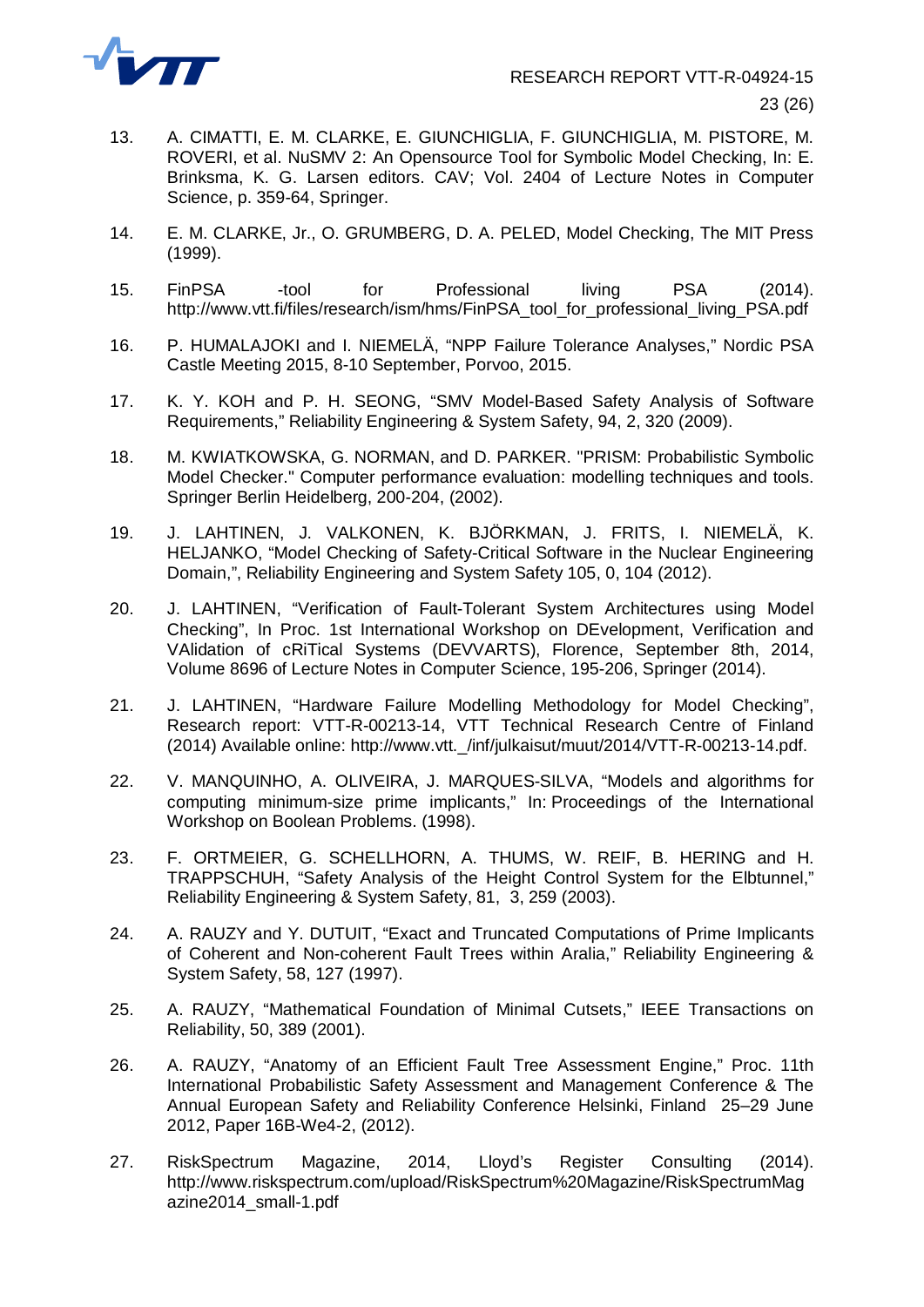

- 28. F. SCHNEIDER, S. M. EASTERBROOK, J. R. CALLAHAN, G. J. HOLZMANN, "Validating Requirements for Fault Tolerant Systems using Model Checking," ICRE, IEEE Computer Society, 4-13 (1998).
- 29. W. E. VESELY, F. F. GOLDBERG, N. H. ROBERTS, D. F. HAASL, Fault Tree Handbook. NUREG-0492. U.S. Nuclear Regulatory Commission (1981).

# <span id="page-24-0"></span>**Appendix 1. PRA results**

<span id="page-24-1"></span>*Table 2. Minimal cut sets of the example system (Top event low water level)*

| $\#$            | Freq.        | Prob       | Name            | Comment                                   |
|-----------------|--------------|------------|-----------------|-------------------------------------------|
| $\overline{1}$  | $1.37E-03$   | $1.37E-03$ | SYVE_VM_FO      | Control valve fails open                  |
| $\overline{2}$  | 2.40E-04     | 2.40E-04   | APU2_SR_FD      | Failure of processor subrack, detected    |
| $\overline{3}$  | 2.40E-04     | 2.40E-04   | APU1_SR_FD      | Faliure of processor subrack, detected    |
| $\overline{4}$  | 2.40E-04     | 2.40E-04   | VU SR FD        | Failure of processor subrack, Detected    |
| 5               | 1.33E-04     | 1.33E-04   | VU_OM_FU        | Failure of output module, undetected      |
| 6               | 1.09E-04     | 1.09E-04   | <b>WLM_U-12</b> | 2x CCF                                    |
| $\overline{7}$  | 9.62E-05     | 9.62E-05   | VU_OM_FD        | Failure of output module, detected        |
| $\overline{8}$  | 8.76E-05     | 8.76E-05   | VU_PM_FU        | Failure of processor, undetected          |
| $\overline{9}$  | 4.75E-05     | 4.75E-05   | APU2 PM FD      | Failure of processor, detected            |
| $\overline{10}$ | 4.75E-05     | 4.75E-05   | APU1_PM_FD      | Failure of APU1 processor, detected       |
| 11              | 4.75E-05     | 4.75E-05   | VU_PM_FD        | Failure of processor, detected            |
| $\overline{12}$ | $3.53E-05$   | $3.53E-05$ | APU2_IM_FD      | Failure of APU2 input module, detected    |
| $\overline{13}$ | 3.53E-05     | $3.53E-05$ | APU1_IM_FD      | Failure of APU 1 input module, detected   |
| 14              | 1.80E-05     | 1.80E-05   | WLM2_FD         | Failure of WL sensor 2, detected          |
| 15              | 1.80E-05     | 1.80E-05   | WLM1_FD         | Failure of WL sensor 1, detected          |
| $\overline{16}$ | $1.18E - 05$ | $3.43E-03$ | APU1_IM_FU      | Failure of APU 1 input module, undetected |
|                 |              | 3.43E-03   | APU2_IM_FU      | Failure of APU2 input module, undetected  |
| 17              | 3.75E-06     | 3.43E-03   | APU2_IM_FU      | Failure of APU2 input module, undetected  |
|                 |              | 1.09E-03   | WLM1_FU         | Failure of WL sensor 1, undetected        |
| 18              | 3.75E-06     | 3.43E-03   | APU1_IM_FU      | Failure of APU 1 input module, undetected |
|                 |              | 1.09E-03   | WLM2_FU         | Failure of WL sensor 2, undetected        |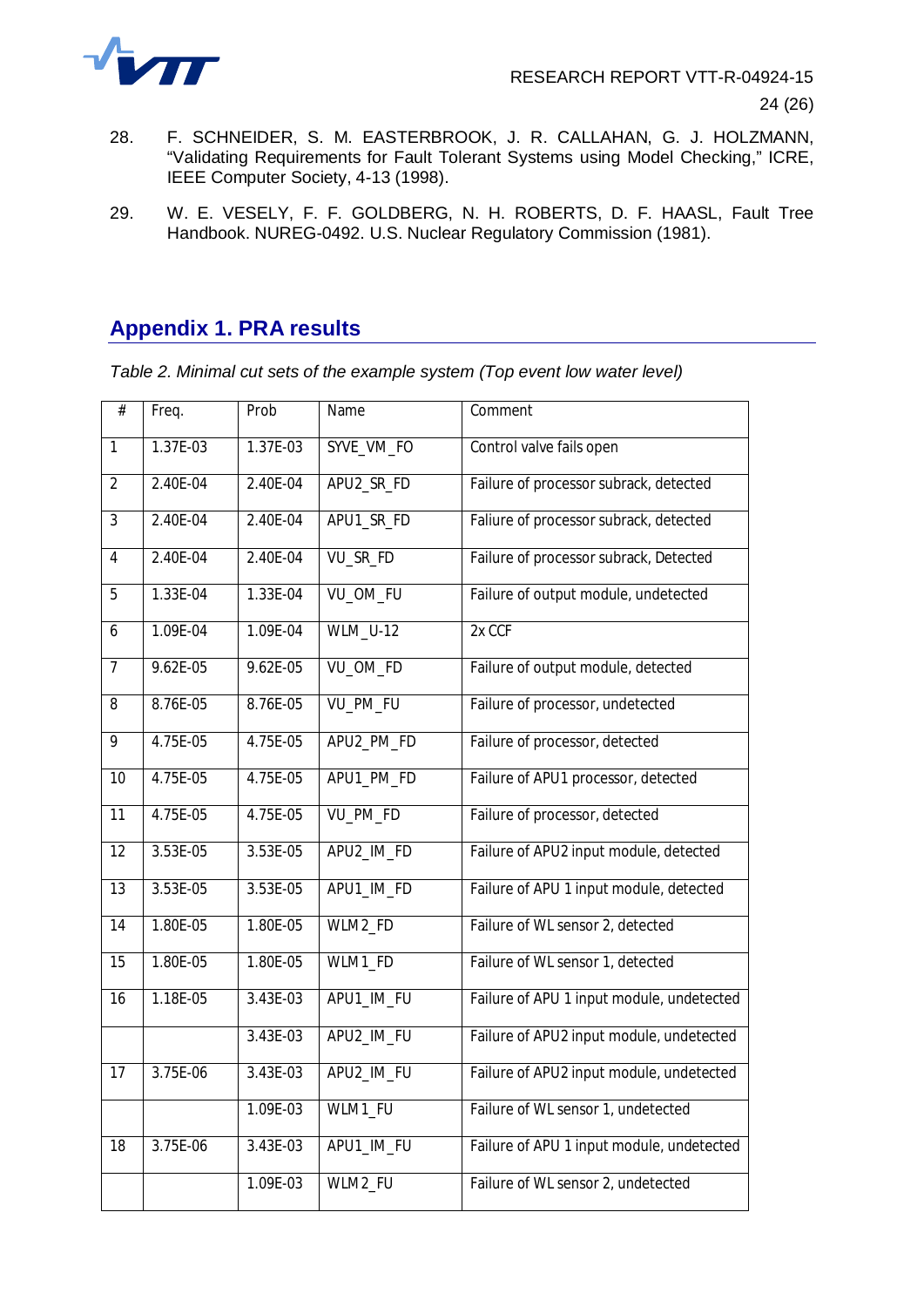

## RESEARCH REPORT VTT-R-04924-15

#### 25 (26)

| 19 | 1.80E-06 | 1.80E-06 | WLM_D-12   | 2x CCF                                    |
|----|----------|----------|------------|-------------------------------------------|
| 20 | 1.20E-06 | 1.09E-03 | WLM1_FU    | Failure of WL sensor 1, undetected        |
|    |          | 1.09E-03 | WLM2_FU    | Failure of WL sensor 2, undetected        |
| 21 | 3.00E-07 | 8.76E-05 | APU1_PM_FU | Failure of APU1 processor, undetected     |
|    |          | 3.43E-03 | APU2_IM_FU | Failure of APU2 input module, undetected  |
| 22 | 3.00E-07 | 3.43E-03 | APU1_IM_FU | Failure of APU 1 input module, undetected |
|    |          | 8.76E-05 | APU2_PM_FU | Failure of APU2 processor, undetected     |
| 23 | 9.58E-08 | 8.76E-05 | APU1_PM_FU | Failure of APU1 processor, undetected     |
|    |          | 1.09E-03 | WLM2_FU    | Failure of WL sensor 2, undetected        |
| 24 | 9.58E-08 | 8.76E-05 | APU2_PM_FU | Failure of APU2 processor, undetected     |
|    |          | 1.09E-03 | WLM1_FU    | Failure of WL sensor 1, undetected        |
| 25 | 7.67E-09 | 8.76E-05 | APU1_PM_FU | Failure of APU1 processor, undetected     |
|    |          | 8.76E-05 | APU2_PM_FU | Failure of APU2 processor, undetected     |

#### <span id="page-25-0"></span>*Table 3. Risk increase factor for the basic event (Top event low water level)*

| $\#$           | Name       | Risk incr.   | Comment                                 |
|----------------|------------|--------------|-----------------------------------------|
| 1              | SYVE_VM_FO | $3.59E + 02$ | Control valve fails open                |
| $\overline{2}$ | VU_PM_FD   | $3.59E + 02$ | Failure of processor, detected          |
| $\mathfrak{Z}$ | VU_SR_FD   | $3.59E + 02$ | Failure of processor subrack, Detected  |
| $\overline{4}$ | VU_PM_FU   | 3.59E+02     | Failure of processor, undetected        |
| 5              | VU_OM_FU   | $3.59E + 02$ | Failure of output module, undetected    |
| 6              | VU_OM_FD   | $3.59E + 02$ | Failure of output module, detected      |
| $\overline{7}$ | APU2_IM_FD | $3.59E + 02$ | Failure of APU2 input module, detected  |
| 8              | WLM2_FD    | $3.59E + 02$ | Failure of WL sensor 2, detected        |
| 9              | APU1_PM_FD | $3.59E + 02$ | Failure of APU1 processor, detected     |
| 10             | APU1_SR_FD | $3.59E + 02$ | Faliure of processor subrack, detected  |
| 11             | APU1_IM_FD | $3.59E + 02$ | Failure of APU 1 input module, detected |
| 12             | WLM_D-12   | $3.59E + 02$ | 2x CCF                                  |
| 13             | WLM1_FD    | $3.59E + 02$ | Failure of WL sensor 1, detected        |